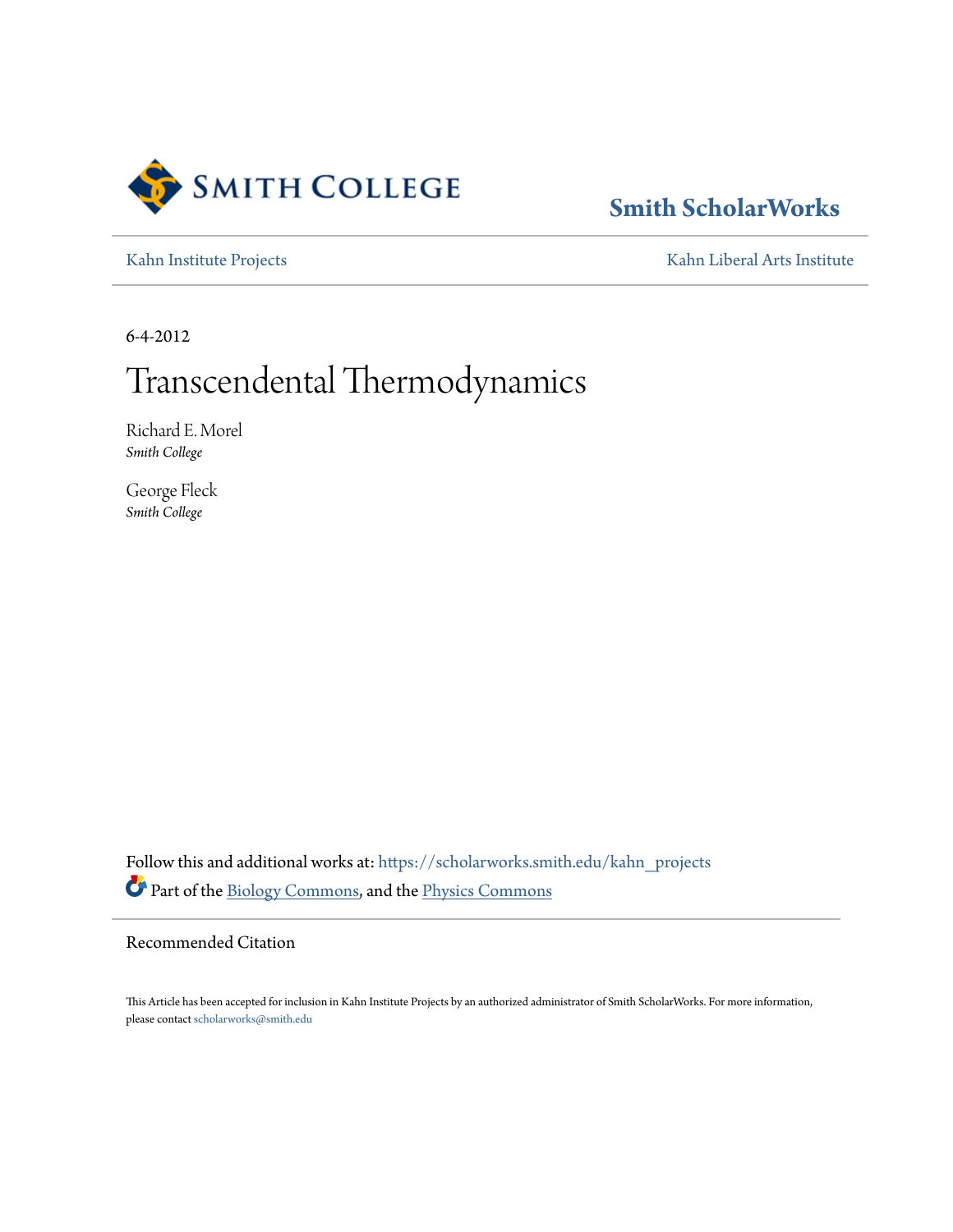Kahn Liberal Arts Institute Working Paper

# **Transcendental Thermodynamics**

Richard E. Morel George Fleck

*Created in conjunction with the Kahn Liberal Arts Institute project Liquid Worlds (January, 2010)*





Louise W. and Edmund J. **Kahn Liberal Arts Institute**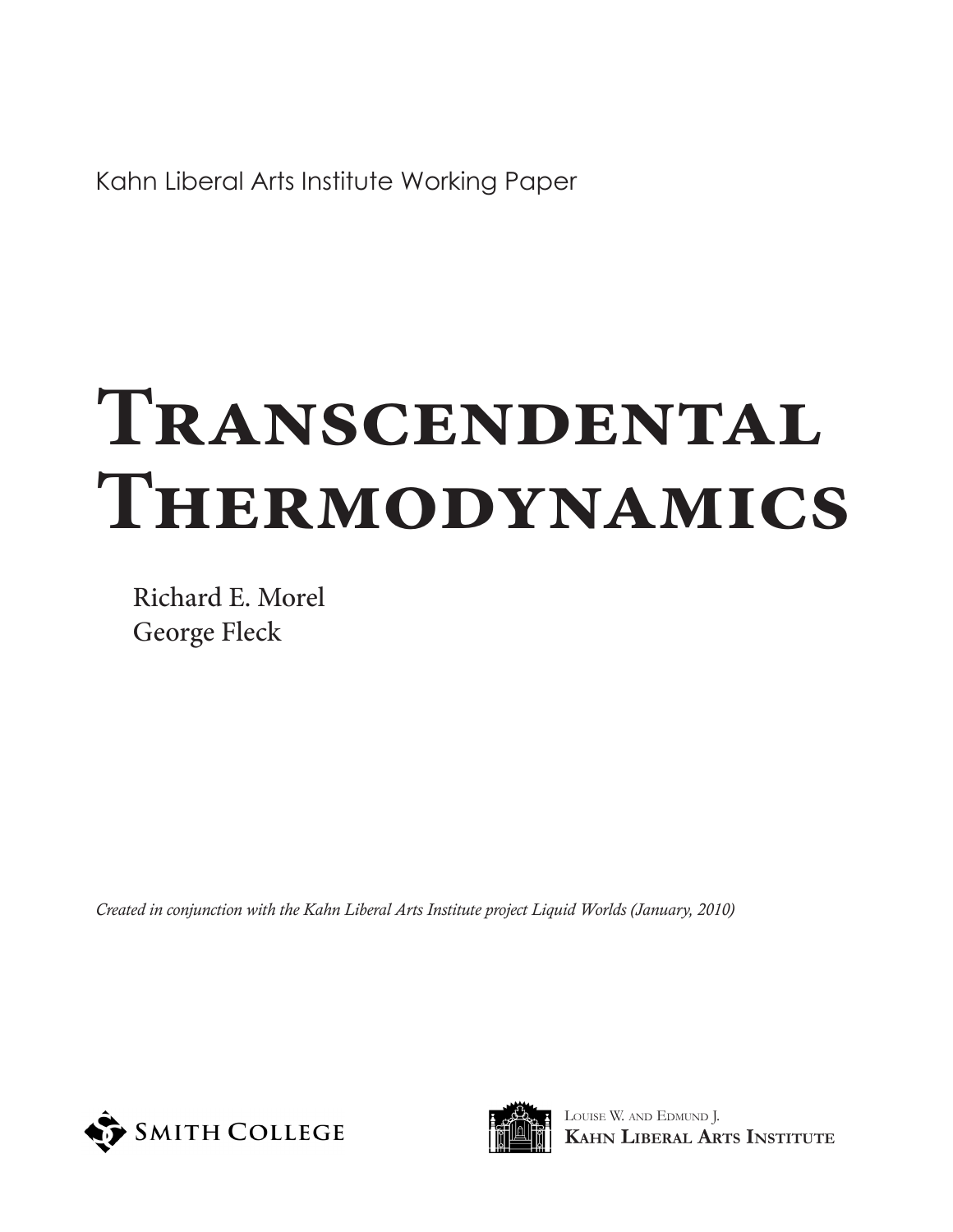

## Louise W. and Edmund J. **Kahn Liberal Arts Institute**

**Title:** *Transcendental Thermodynamics* **Editor(s):** Richard E. Morel and George Fleck **Publisher:** Smith College, Louise W. and Edmund J. Kahn Liberal Arts Institute **Publication date:** June 4, 2012

Your use of the Dspace archive indicates your acceptance of the Longsight Terms of Service, which are available at http://www.longsight.com/terms-of-service, as well as their policies on acceptable use, copyright infringement, and their privacy policy. The Longsight Terms of Service page includes links to all policies that pertain to the use of this document.

If you have any additional questions about the use of this document, please contact the Louise W. and Edmund J. Kahn Liberal Arts Institute at kahninst@smith.edu. Contact information is also available on the Kahn Institute's Web site at http://www.smith.edu/kahninstitute. If you would like to comment on the content of this paper, please visit http://sophia.smith.edu/blog/kahnpapers/.

Copyright for all documents published in Dspace by Smith College and the Louise W. and Edmund J. Kahn Liberal Arts Institute is applied through Creative Commons at the instruction of the author(s) and/or other contributors to the work. This work is licensed under the Creative Commons Attribution-NonCommercial-NoDerivs 3.0 Unported License. To view a copy of this license, visit http://creativecommons.org/licenses/by-nc-nd/3.0/ or send a letter to Creative Commons, 444 Castro Street, Suite 900, Mountain View, California, 94041, USA.

Copyright © 2012 Richard E. Morel and George Fleck. Some rights reserved.

Richard E. Morel P. O. Box 293 Signal Mountain, TN 37377 (423) 886-9766 rmorel@mindspring.com

Louise W. and Edmund J. Kahn Liberal Arts Institute Smith College Neilson Library, Level 3 South Northampton, MA 01063 www.smith.edu/kahninstitute



*Smith College, Northampton, MA http://www.smith.edu Louise W. and Edmund J. Kahn Liberal Arts Institute http://www.smith.edu/kahnintitute*



George Fleck P.O. Box 301 Williamsburg, MA 01096-0301 (413) 268-7956 gfleck@smith.edu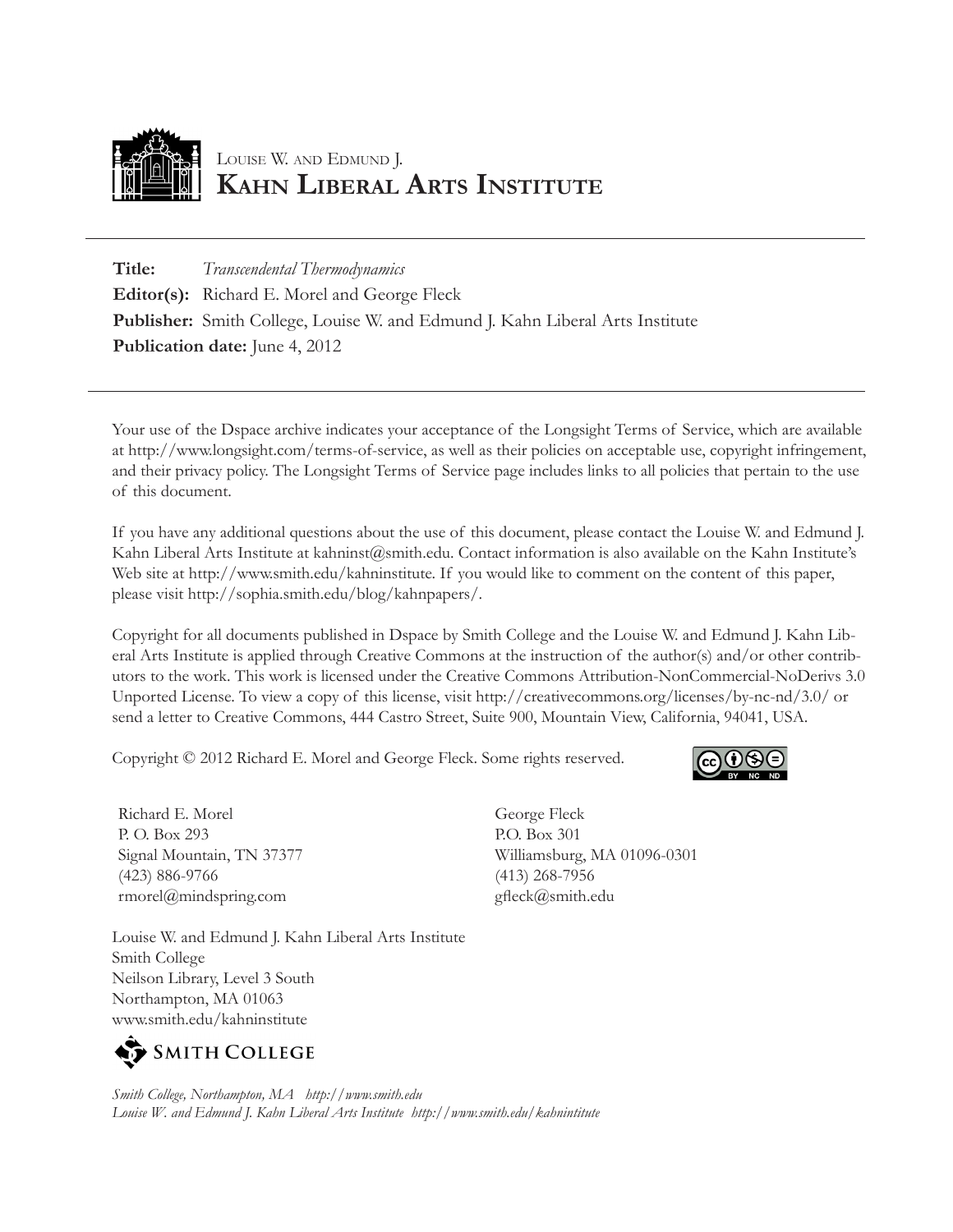

## Louise W. and Edmund J. **Kahn Liberal Arts Institute**

**Title:** *Transcendental Thermodynamics* **Editor(s):** Richard E. Morel and George Fleck **Publisher:** Smith College. Louise W. and Edmund J. Kahn Liberal Arts Institute **Publication date:** March 9, 2012

#### **Abstract:**

Thermodynamics is often viewed as a narrow, introspective discipline, trapped by its origins in the 18th and 19th centuries. By dramatic contrast, we show that the Fourth Law of Thermodynamics provides explanations and interpretations of all natural events, extending across artificial boundaries of traditional academic disciplines. The Fourth Law of Thermodynamics states that far-from-equilibrium systems increase entropy at the maximum rate available to them. This broadly inclusive paradigm applies to systems from molecules, to organisms, to the biosphere. The Fourth Law is the Law of Evolution. All systems that communicate with their environment exhibit self-organization and self-optimization, enabling the emergence and the evolution of life as a sustained optimization of entropy increase.

- **Keywords:** amoeba, biodiversity, butterfly, conservation, dissipative, earthworm, ecosystem, economics, energy, entropy, environment, equilibrium, evolution, fourth law, interdisciplinary, metabolism, organize, sustainability, system, thermodynamics, termite, yeast.
- **Comments:** To comment on this paper, please visit http://sophia.smith.edu/blog/kahnpapers/ . Comments left on that site will be shared with the authors.

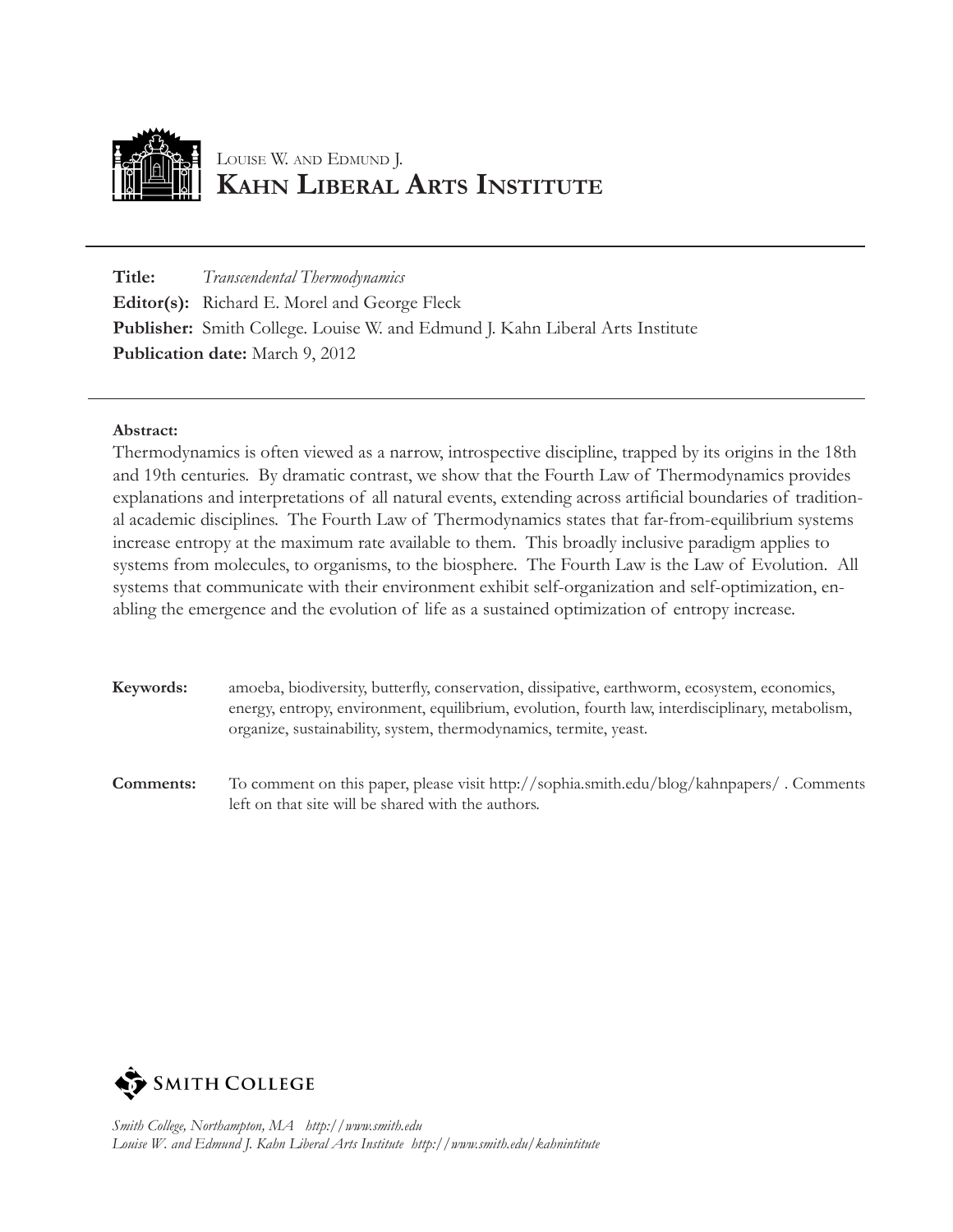## **Transcendental Thermodynamics**

Richard E. Morel and George Fleck

#### **Introduction**

 Michael Faraday (1791-1867) chose the topic "The Chemical History of a Candle" for a series of six demonstration lectures, which he delivered at the Royal Academy of Great Britain during the Christmas holidays 1859-1860. He opened his first lecture with the assertion: "There is not a law under which any part of this universe is governed which does not come into play and is touched upon in these phenomena. There is no better, there is no more open door by which you can enter into the study of natural philosophy than by considering the physical phenomena of a candle."  $\frac{1}{1}$  We follow Faraday's lead as we introduce the subjects of self-organization and self-optimization by looking at a familiar candle flame in a new light, in the context of the Fourth Law of Thermodynamics.<sup>2</sup>

 The dynamic, self-generated organization of a flame is amazingly reproducible if the flame is burning in surroundings whose attributes are consistent with the stability range of the flame. If you blow hard enough, you can blow the flame out… but if you blow gently, the flame may be extinguished and then reignite, spontaneously reestablishing its organized structure. Humans have long marveled at this remarkable selforganization, using phrases such as "living fire" to describe flames. Faraday elaborated on the selfoptimization of flames: "I cannot imagine a more beautiful example than the condition of adjustment under which a candle makes one part subserve to the other to the very end of its action. A combustible thing like that, burning away gradually, never being intruded upon by the flame, is a very beautiful sight; especially when you come to learn what a vigorous thing flame is—what power it has of destroying the wax itself when it gets hold of it, and of disturbing its proper form if it comes only too near."

 Earlier, in 1783, Antoine Laurent Lavoisier (1743-1794) and Pierre-Simon, marquis de Laplace (1749- 1827) had conducted calorimetric experiments in which they compared the heat produced by a living guinea pig with heat produced by a burning candle. They concluded that animal respiration is combustion. A candle flame became their metaphor for animal metabolism. Faraday concluded his sixth Christmas lecture by amplifying the metaphor: "Thus, you see the analogy between respiration and combustion is rendered still more beautiful and striking." For us, the self-sustaining candle flame is a faithful metaphor for selforganizing systems, a metaphor for dissipative structures, and a metaphor for the application of the Fourth Law of Thermodynamics to self-optimization in a wide range of systems.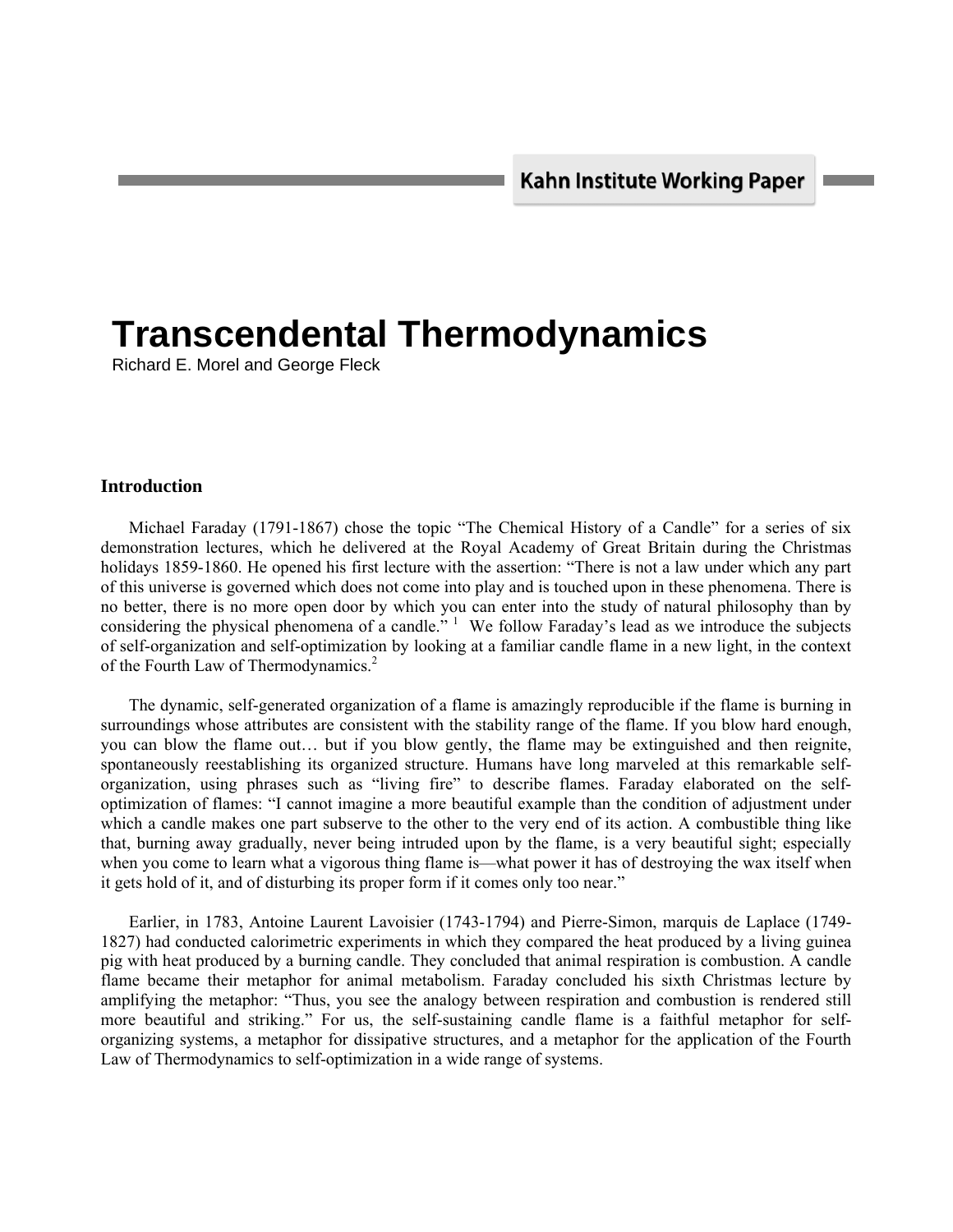It was in the spirit of the scientific revolution, of which Lavoisier, Laplace, and Faraday were central figures, that transcendentalist Ralph Waldo Emerson (1803–1882) wrote in the introduction to his 1836 essay *Nature*: "All science has one aim, namely, to find a theory of nature." And 92 pages later, he concluded with "So shall we come to look at the world with new eyes."<sup>3</sup> In our paper, we look at both the microscopic world and the macroscopic world with new eyes, with a  $21<sup>st</sup>$ -century thermodynamic transcendent vision.

#### **Self-Organizing Systems**

Nature is insistent and consistent in creating organized forms and structures.

 Self-organization pervades the entire material world. Chemistry is the study of self-organized systems of nuclei and electrons. In the absence of external forces, a collection of electrons and nuclei spontaneously organizes itself into spherically symmetrical atoms with predictable structures and properties. In favorable environments, these atoms spontaneously organize themselves into molecules. Not every conceivable geometrical arrangement of atoms occurs; bonding patterns reveal nature's insistence on order, regularity, and functional form, and on nature's predilection for atomic and molecular symmetry. The molecules, under appropriate circumstances, spontaneously organize themselves into liquids, crystals, or other orderly condensed states of matter.

 Although chemists may take personal credit for their syntheses of compounds, a chemist's actual role in directing chemical change is to provide an environment in which self-organization will occur. In many cases, a chemist needs to be creative in arranging conditions that minimize impediments to formation of a desired compound, and that maximize impediments to undesired "side reactions." In routine syntheses and routine crystallizations, self-organization may seem ordinary and expected. Although neither mysterious nor miraculous to seasoned chemists, such phenomena often amaze the uninitiated. These phenomena are the ways of our world and of our universe.

 A collection that contains only one oxygen nucleus, two hydrogen nuclei, and ten electrons spontaneously organizes itself into a dynamic system called a water molecule. The H–O internuclear distance in gaseous water is reliably 0.96 Å, and the H–O–H angle formed by the three nuclei is reliably 104.5°. The symmetry of the electron distribution is the same as the symmetry of the arrangement of nuclei. A water molecule is really a very complex system, a challenge to characterize but far from chaotic. It consistently and reliably self-organizes itself without external intervention. An isolated water molecule is the same as every other isolated water molecule, with the same internal structure, the same properties, and the same chemical reactivity.

 Many compounds contain just carbon nuclei, hydrogen nuclei, and electrons. In each of these hydrocarbons, the collection of nuclei and electrons self-organizes into individual molecules with consistent and reliable symmetries, internuclear distances, and "bond angles." A playful sculptor could fashion many hypothetical models of the hydrocarbon methane, CH4, but the methane of nature spontaneously organizes itself only into molecules with tetrahedral symmetry and equal distances between pairs of hydrogen and carbon nuclei.

 So it is with every chemical compound. Because every molecule of a particular compound is organized in the same way, chemistry has the predictive capability that permits analysis of substances, synthesis of new compounds, and elucidation of a vast array of chemical reactions. It should come as no surprise that systems composed of self-organized atoms and molecules should themselves self-organize. We shall examine some of these systems, and comment on transcendent implications of their self-organization.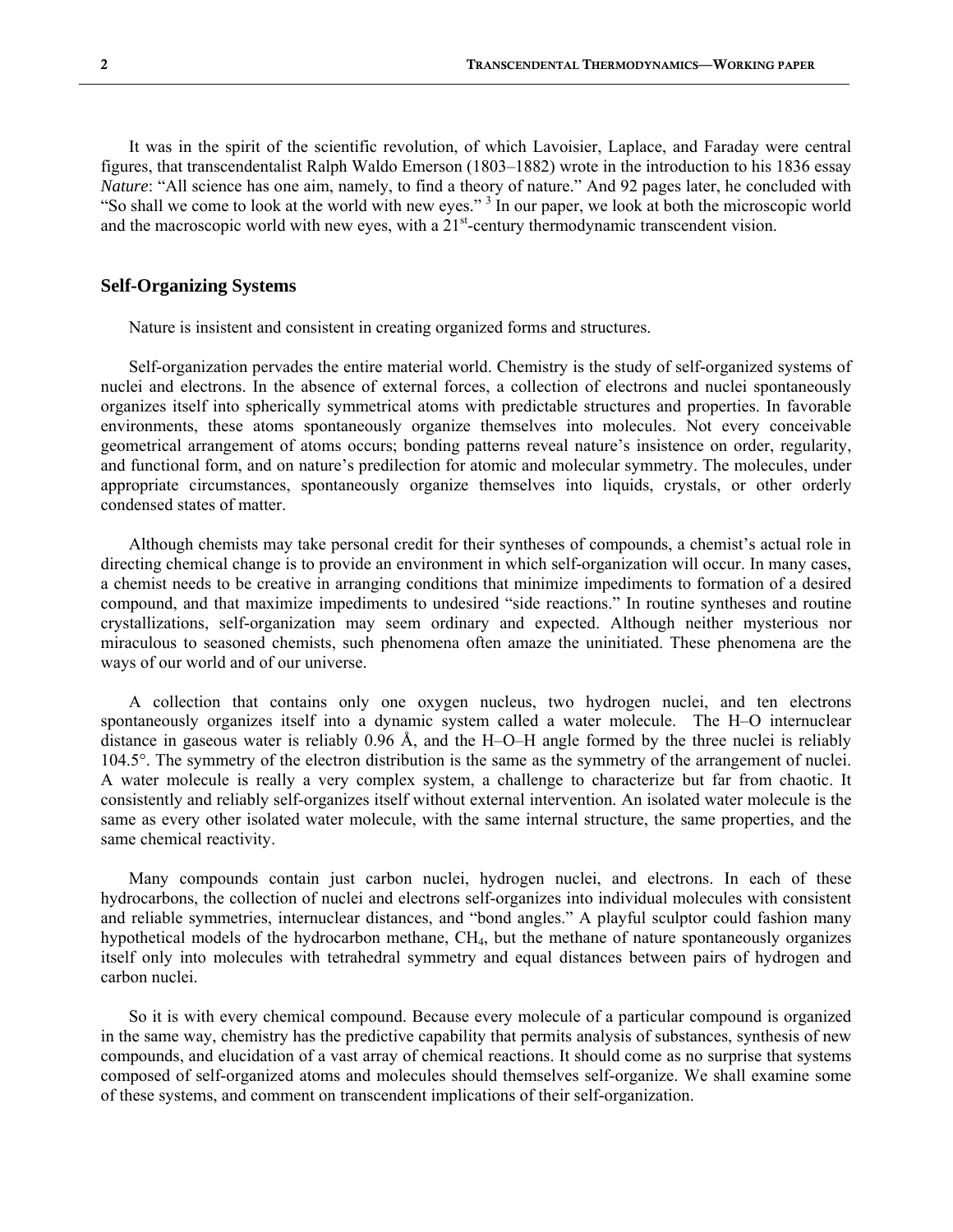#### **Dissipative Systems**

 A flame is a self-organized system that facilitates controlled oxidation. A living organism is also a selforganized system that facilitates controlled oxidation. Flame and organism alike organize to create entropy faster than their immediate surroundings would create it without their presence. Systems that increase the rate of entropy production are called *dissipative systems.* Every living system is a dissipative system.

 The Fourth Law of Thermodynamics is a macroscopic rationalization for the ordered structure of a candle flame. A candle flame is a three-dimensional dissipative structure involving coupled flows of energy and matter. In a more complex manner, a living organism is a dissipative structure that efficiently and consistently maintains the rate at which entropy is produced by its metabolism. Unlike a burning candle, a living organism preserves its identity and integrity as it constantly manages the chemical turnover and repair of its components.

 It may seem a long leap in dissipation from Faraday's candle flame to a living system. It may seem a longer leap in self-organization from an atom to a living organism. So, instead of giant steps, let us examine a series of "simple" self-organized, dissipative systems that illustrate how common (and often overlooked) phenomena can be incorporated into a Fourth Law worldview in which systems are constantly and consistently optimizing their capability to produce entropy. In Emerson's words, we shall "look at the world with new eyes."

 We begin at the breakfast table. The thermal relaxation of an initially hot cup of coffee can be described simply as heat flow from a system whose interior structure is ignored. Treated only as an uncomplicated process, the cooling of a cup of coffee can be investigated by measuring temperature at a single point in the system as a function of time. This straightforward experiment, with thermometer readings recorded at a series of times, masks significant dynamic aspects of the interior of the cup of coffee.

 Cooling of a cup of coffee is more complicated and much more interesting. Meteorologist Vincent Joseph Schaefer noted: "When a cup is filled to the brim with black coffee (instant or otherwise) which is close to boiling and is viewed with good illumination, the first thing noticed is that the surface of the steaming coffee displays an irregular cellular pattern. The cells, in polygonal array, show cross sections of approximately 1 to 3 cm and appear to consist of dusty white areas outlined by narrow dark lines. These visible cells mark areas of rising columns of hot water, and the dark lines mark the region where the spreading, slightly cooled liquid is descending into the body of the coffee to form what are called Bénard cells."<sup>4</sup> You cannot see the *heat* flow, but you can observe the effect of that flow. From the viewpoint of an observer, the surface patterns are visual messages that reveal otherwise invisible internal fluid circulation.

Physicist Jearl Walker described <sup>5</sup> dissipative phenomena when cool cream is added slowly to hot coffee. Simultaneous thermal gradients and concentration gradients are immediately established and made visible; flows of both heat and matter occur and interact. Although you cannot see the *heat* flow, you can observe the effect of coupled flows by watching spiraling patterns of cream within the coffee. The cream makes the flows seeable, as well as contributing to the flows.

 Each pattern of swirls is created by complex superpositions of simultaneous thermal and material flows. The qualitative features of the patterns are predictable, but the precise geometrical form of the swirls depends on initial conditions in ways that resist prediction. Some observers might describe the coffee-cream system as *chaotic,* because the patterns created are so dependent on subtle details of initial conditions. Other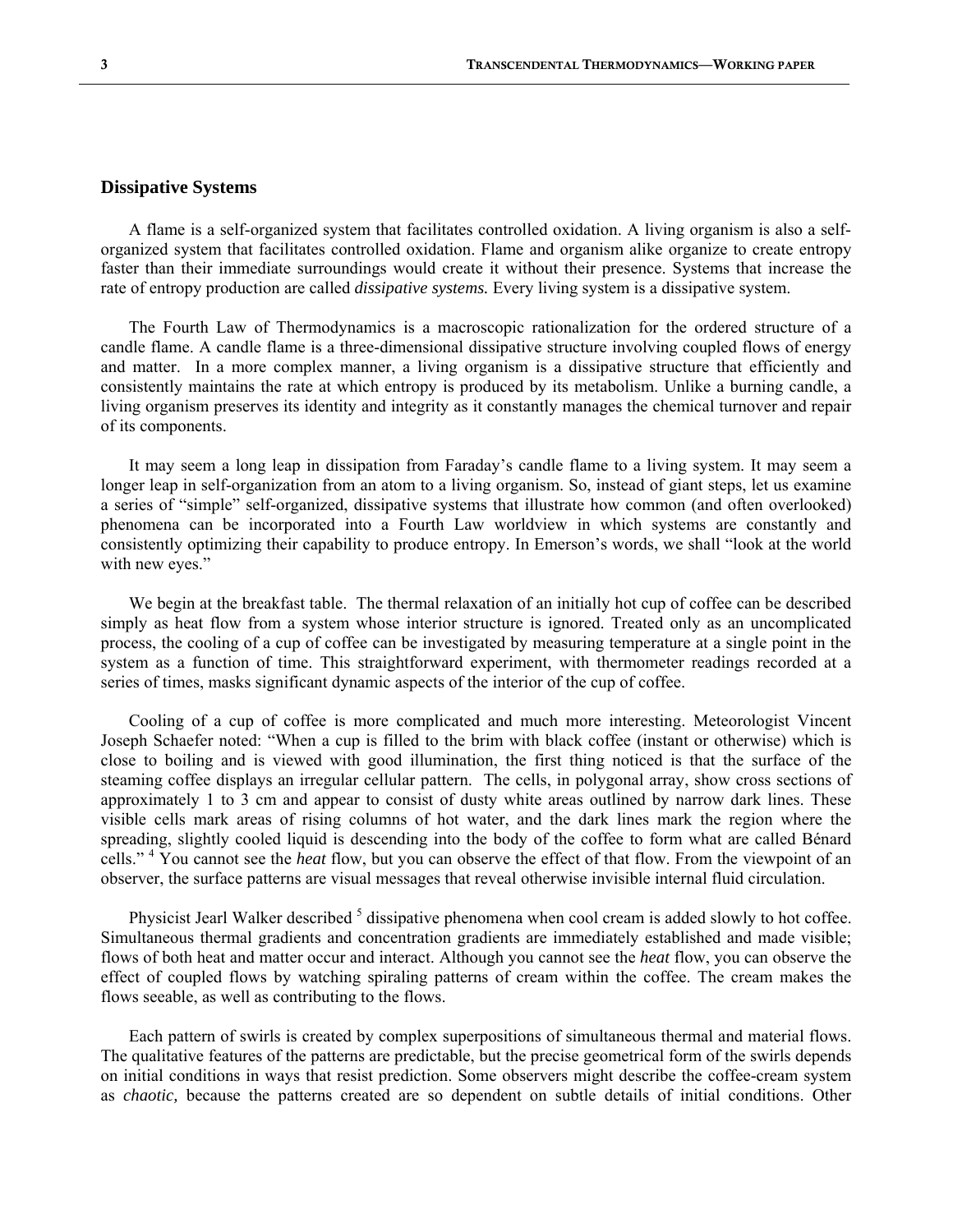observers might describe the coffee-cream system as an example of a self-organized dissipative structure that increases the rate of entropy production. This is a dynamic structure that stirs the liquid and increases the rate of attainment of thermal equilibrium between the initially hot interior and the cooler surface. It is also a structure that mixes cream and coffee, thereby increasing the rate of attainment of uniform composition. In both cases, the structure increases the rate of entropy production in the system. Jearl Walker suggested that experiments in a coffee cup can serve as models for large-scale atmospheric vortex motion, including the motion that occurs in dust devils, tornadoes, firestorms, and hurricanes. Each of these meteorological phenomena is a dissipative structure.

 The self-organization phenomena described by Vincent Schaefer and by Jearl Walker are examples of Stefan flow, named for the Austrian mathematical physicist and poet Jožef Stefan (1835–1893), who investigated dynamics of many multi-species systems. Stefan flow occurs when chemical species are transported in a fluid because of concentration changes at an interface. Such processes as evaporation, condensation, chemical reaction, adsorption, and absorption can induce Stefan flow. Stefan flow occurs in a wide variety of seemingly unrelated systems, creating dissipative structures and increasing the rate of entropy creation.

 Surface chemist Irving Langmuir (1881-1957; Nobel laureate 1932) conducted experiments at Lake George, New York, during the years 1928 and 1929. He reported formation of parallel streaks (windrows) on the lake surface in the direction of a prevailing wind. "[T]he water between two adjacent streaks forms a pair of vortices: The water on the right-hand side of the vertical plane halfway between the streaks has a clockwise rotation (right helix), that on the left a counter clockwise rotation (left helix)." <sup>6</sup> Formation of this pattern of helices requires both a steady wind and a temperature gradient near the water surface. He had become intrigued by this phenomenon after observing windrows of drifting seaweed in the Sargasso Sea in 1927. This Langmuir circulation—a wind-driven helical circulation in an ocean or in a lake—continues to generate interest among theorists interested in spontaneous pattern formation, as well as engineers in the field of fluid mechanics. Langmuir circulation is an aspect of the complex way in which thermal imbalances in the waters and the atmospheres of the Earth result in stirrings of ocean currents and in weather patterns. These flows in oceans, lakes, and ponds result in transport of biological organisms, bubbles, suspended solids, and dissolved substances.

 Theodore von Kármán (Szőllőskislaki Kármán Tódor, 1881-1963, Hungarian physicist who emigrated to the United States in 1930 to be director of the Guggenheim Aeronautical Laboratory at the California Institute of Technology, and who in 1944 was cofounder of the CalTech Jet Propulsion Laboratory) described "cloud streets" formed in the atmosphere. Warm air rises on one side, the air cools, water vapor condenses to form a cloud, and the air sinks on the other side. These convection "rolls" can line up next to each other, creating lines (streets) of clouds, and repeating patterns of swirling vortices.

#### **Living Systems**

 Cells are the fundamental organized functional units of living systems, just as atoms and molecules are the ordered units of chemistry. Only in the last hundred years, have scientists succeeded in elucidating any molecular reaction mechanisms within living cells. Progress in biochemical research has taken advantage of the fact that many molecules of metabolic importance within living systems have properties that can be studied outside living systems—studied in glass beakers and flasks. Each enzyme molecule is a biological catalyst, a protein that increases the rate of a chemical reaction. The mode of catalysis can often be investigated quantitatively by extracting enzyme molecules from dead cells, and then adding those enzyme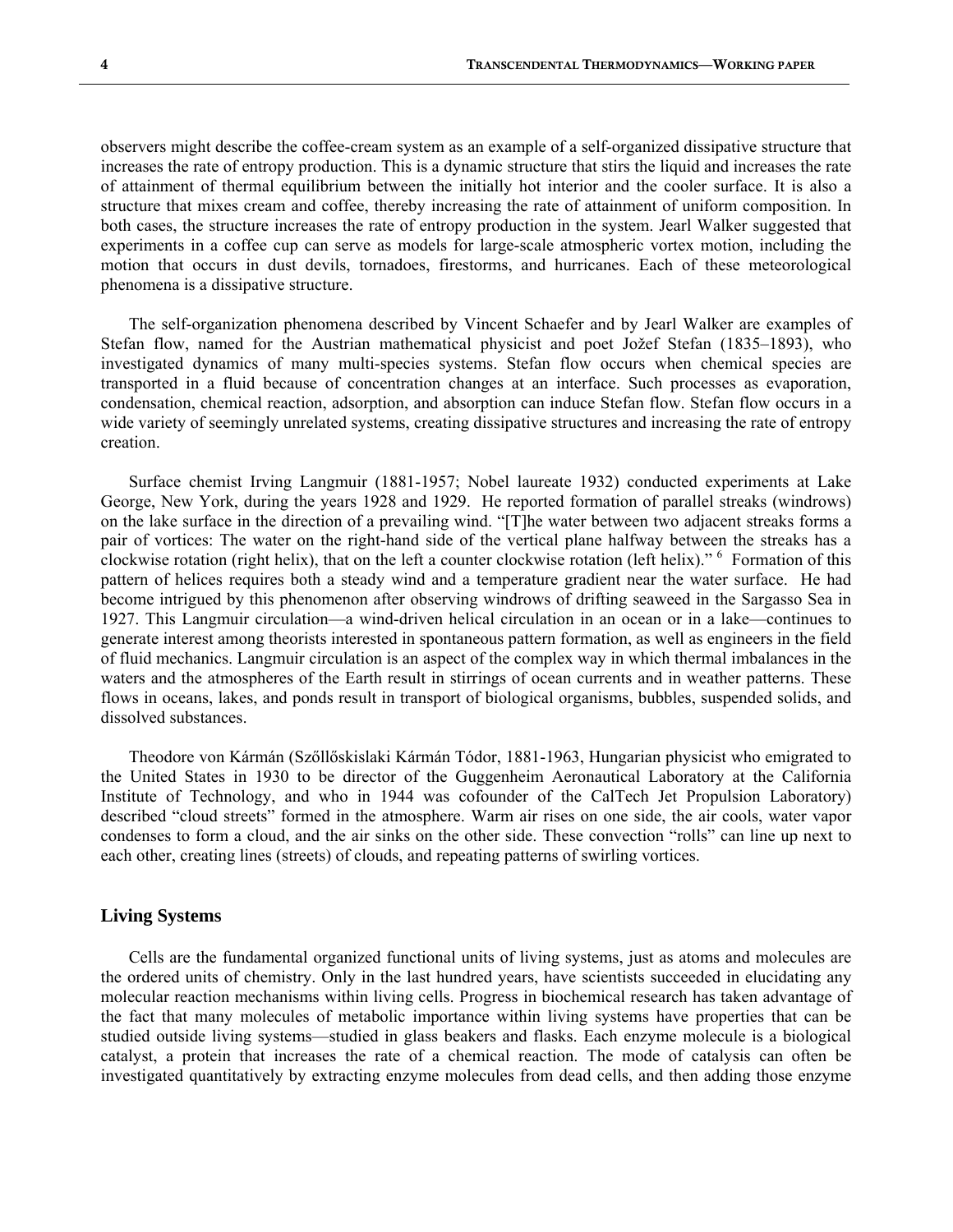molecules to a laboratory-prepared reaction mixture. Insofar as the enzyme demonstrates the same catalytic role *in vitro* as *in vivo,* such experiments can give insight into metabolism in a living system.

 It is an open question whether a "complete" chemical description of separated components of a cell could yield understanding of the salient properties of that island of life. Such a description would involve vast numbers of individual chemical reactions and molecular interactions in each cell. Such a description would be enormously complicated, necessarily three-dimensional, and constantly changing. Molecular biology is nowhere near such a description. A transcendent first principle is needed to interpret the complexity of even the simplest living system. The Fourth Law is a parsimonious enabling principle that guides both the specialized researcher and the interested layperson in appreciating *why* islands of life occur, *why* they persist, and *why* they evolve. Whereas each non-living dissipative structure can be described as a tune with only one note (*maximization*)*,* living dissipative structures are entropic symphonies at the cellular level and beyond. These symphonies are composed with the grand theme of *optimization.* 

 With organized cells and cellular complexity come enormous opportunities for systems to move transactions at rates unseen in non-living systems. From a thermodynamic perspective, cells are dissipative systems that combine *form* (structured matter) and *function* (energy transactions) in ways that optimize the production of entropy. The structurally simplest living cells are prokaryotic cells, cells without a nucleus. We shall look first at a selection of prokaryotic organisms as open systems.

 Prokaryotic cyanobacteria were among the first successful life forms. The fossil record reveals evidence of cyanobacteria in 3.5 billion-year-old rocks of Western Australia. Cyanobacteria live today in a vast range of habitats, including fresh water and seawater, damp soil, and even deserts. These "simple" organisms are open systems that can capture energy from sunlight and use that energy to reduce nitrogen and carbon, and to produce molecular oxygen. This photosynthetic capability of transducing radiant energy into metabolically available chemical compounds is essential for sustaining life.

#### **Photosynthesis**

 Harvesting incident light by a cyanobacterium occurs within the cell in structures called thylakoid membranes. A thylakoid membrane contains colored molecules that absorb visible and near-infrared light. These colored molecules, often called antenna pigments, include carotenoids, chlorophylls, and phycobilins. Light absorption occurs when a single molecule interacts with a single photon of light. The photon—a package of energy—activates the molecule to a high electronic energy level. Decrease in entropy accompanies this absorption of radiant energy. Dutch biophysicist Louis Nico Marie Duysens was one of the first scientists to investigate this fundamental aspect of the thermodynamics of photosynthesis.<sup>7</sup> Following the lead of Duysens, biophysicists during the 1960s investigated and wrote about the continuous influx of "negative entropy" from the Sun into photosynthetic systems.<sup>8</sup> With a continually replenished supply of negative entropy, a photosynthetic system proceeds to support life via a host of processes that individually and collectively optimize entropy production.

 In the thylakoid membranes of cyanobacteria, antenna pigments bond chemically to (or closely associate with) clusters of specialized reactive molecules, including proteins and carbohydrates. Absorption of light by a pigment molecule initiates a cascade of energy-transfer and electron-transfer processes, facilitated by specific enzyme catalysts that accomplish two critical chemical tasks: nicotinamide adenine dinucleotide  $p$ hosphate (NADP<sup>+</sup>) is reduced, and adenosine diphosphate (ADP) reacts with phosphate to generate adenosine triphosphate (ATP).<sup>9</sup>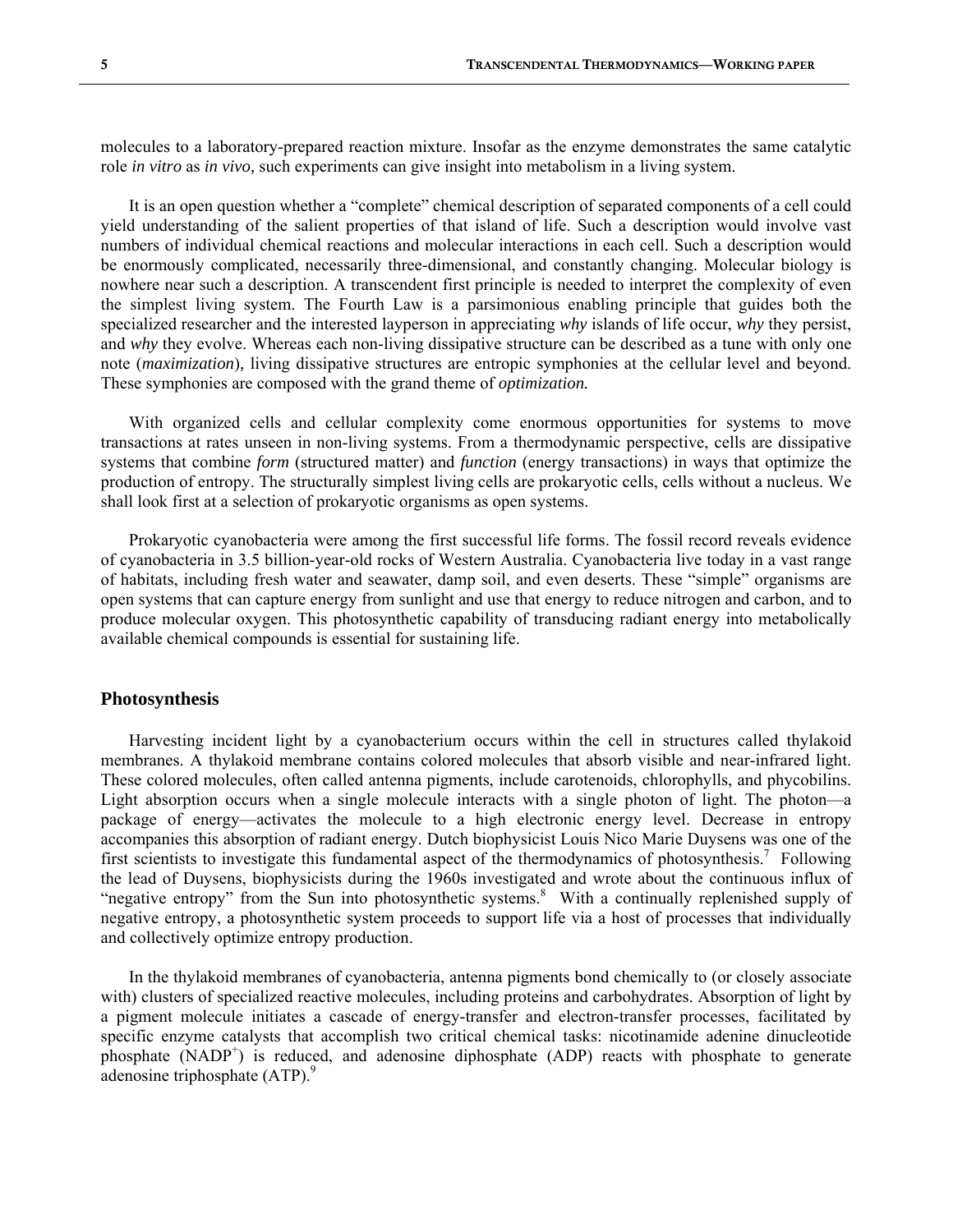In a salient economic analogy, it is often said that living organisms use ATP as their primary energy currency, facilitating their entropic transactions. The ATP  $\rightarrow$  ADP conversion is implicated in multi-step, enzyme-catalyzed syntheses of most molecules that comprise living systems. The reverse ADP  $\rightarrow$  ATP conversion is essential for the many different chemical reactions that result in utilization of nutrients and in utilization of energy-storage reserves by living organisms. Among the many chemical products of cyanobacterial photosynthesis and subsequent metabolism are carbohydrates and nitrogenous compounds, leading to many examples of nutritional symbiosis where non-photosynthetic bacteria (as well as multicellular organisms) utilize these compounds, released into their immediate environment by bacteria, as a primary energy source.<sup>10</sup> Nutrients can also be exchanged when a cyanobacterium cell is engulfed and chemically digested (phagocytosed) by another organism.

 The individual prokaryotic cells and the community of symbiotic cells are open systems that have selforganized. These islands of life use energy captured from the sun to fuel metabolism, thereby increasing entropy at the optimum rates available to them. This transduction is in precise agreement with the predictions of the Fourth Law.

#### **Growth of a Bacterial Colony**

 Prokaryotic bacteria have been enormously successful in colonizing and exploiting ecological niches. Their spreading out and diversifying, in conformity with the Fourth Law, is a consequence of the ability of each individual cell to reproduce by binary fission, by splitting into two replicate cells. Unless there is mutation during the fission, the replicate cells are genetically identical. Growth of a bacterial colony is the result of successive fissions of many cells.

 The first step in fission is duplication of the macromolecular deoxyribonucleic acid (DNA) that contains the cell's chemically coded genetic information. The cell elongates, and the duplicate DNA strands move to opposite ends of the cell. In the midsection, the cell membrane grows inwards, splitting the cell into two daughter cells. Each cell is an independent organism with its own DNA.

 The classical description of bacterial growth involves three phases. When a population of bacteria is introduced into a high-nutrient environment, there is a period of slow growth of the population combined with high rates of biosynthesis within individual cells: additional molecules of the enzymes necessary for rapid utilization of the nutrients are synthesized. Growth in the second phase is exponential. During the exponential phase, nutrients are metabolized and entropy is produced at the optimal rate consistent with increasing the population of viable cells. The final phase of growth is a stationary phase, caused by nutrient depletion. The cells reduce their metabolic activity and consume nonessential cellular proteins. The stationary phase is a transition from rapid growth to a stress-response state, with increased expression of particular genes that are involved in repair, antioxidant metabolism, and nutrient transport. The Fourth Law predicts that a cell, when it finds itself in the new environment, will spontaneously self-organize to be able to create entropy as rapidly as possible. The Fourth Law predicts that a cell that has transformed itself into an efficient processor of nutrients will produce progeny as rapidly as possible to increase the overall rate of entropy production. The Fourth Law predicts that a colony of cells, confronted with depleted nutrients, will spontaneously reorganize its metabolic patterns in ways that preserve the colony as an optimizer of entropy production for as long as possible.

The growth of the marine bacterium *Pseudomonas natriegens* has been studied in the laboratory.<sup>11</sup> In its exponential growth phase, observed in the experimental environment, the number of *P. natriegens* cells doubled every 9.8 minutes. If this growth rate were sustained, then a single cell would have more than a million progeny after twenty doubling times (3.3 hours). This exponential growth cannot be sustained if most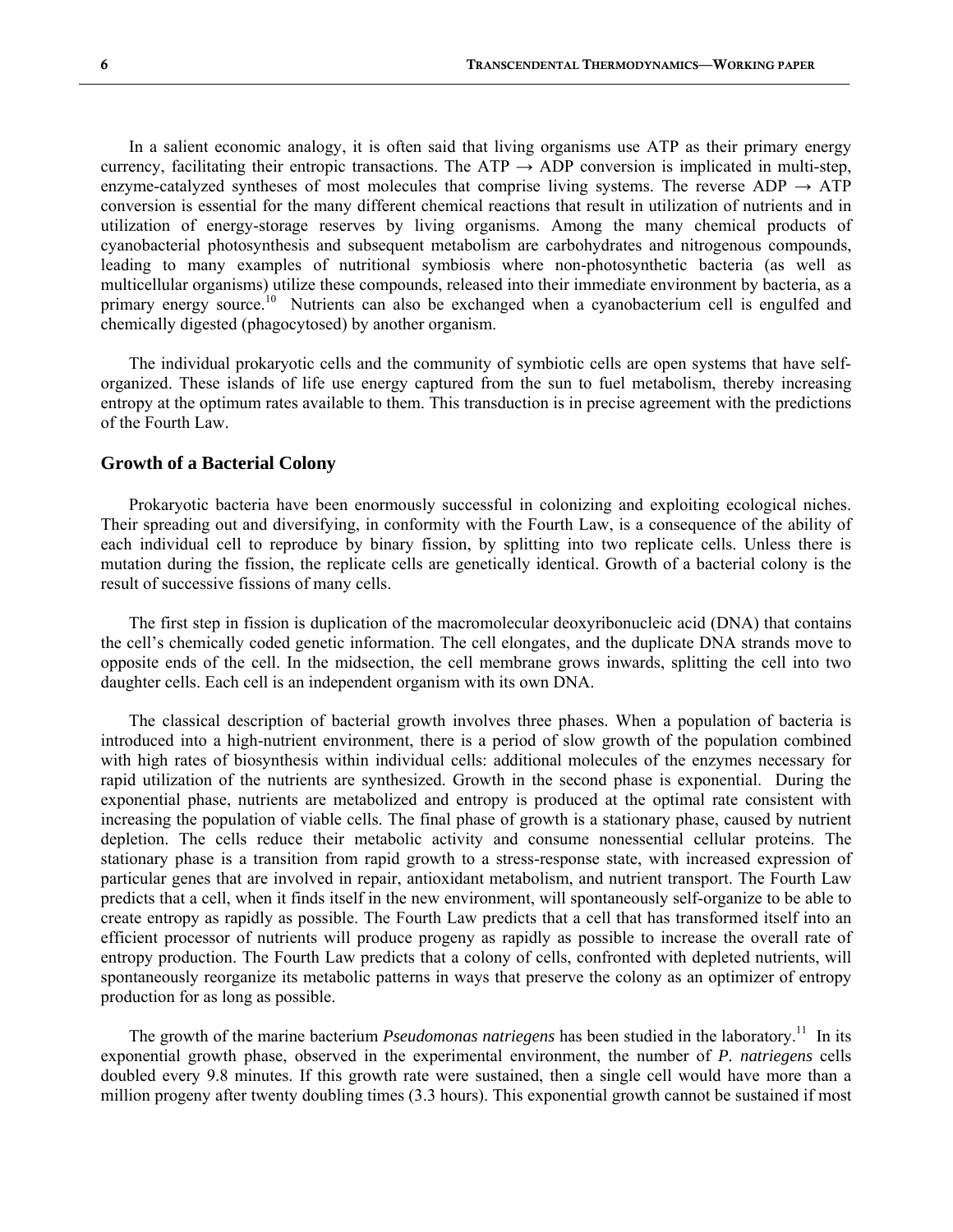of the cells are being crowded, surrounded by other cells that are competing for the same nutrient supply. The impediment to continued population growth is the unavailability of sufficient nutrients for individual cells. The Fourth Law predicts the genesis of controls on nutrient consumption, controls that preserve the overall entropic system when the resource geometry of the environment is incompatible with population increase.

 During exponential population growth, most daughter cells will be exact genetic copies. However, because of the vast number of created new cells, there will be some mistakes. Genetic changes in bacterial genomes may come from random spontaneous mutation during replication. Another source of genetic changes is "stress-directed mutation," where genes involved in a particular growth-limiting process have an increased mutation rate.<sup>12</sup> Whatever the source of new genetic diversity, the Fourth Law predicts that the community will seize every opportunity to optimize entropy production by appropriate selection of survivor cells.

 The community of prokaryotes has already shown, in one of the most dramatic events in geologic history, that it could seize opportunities to optimize entropy production. This epic event, which defines the boundary between the Cretaceous and Tertiary periods, was the greatest mass extinction of living species for which we have evidence. The "age of dinosaurs" came to a sudden end. It has been estimated<sup>13</sup> that "up to 95 percent of marine species and 85 percent of those on land went extinct." Prokaryotes not only survived the cataclysm, but they may have "played a leading role in the extinctions." In ways that are still being investigated by geochemists and biologists, bacteria and other prokaryotes were performers in a Fourth Law drama. They organized themselves to occupy abandoned ecological niches and to create new niches.

#### **Lac Operon System**

 Consider the short-term (homeostatic) and the long-term (evolutionary) dissipative and systemic entrenchment (the "entropic sense") of the lac operon system in the prokaryotic bacterium *Escherichia coli*. The system has a cosmic elegance, demonstrating optimized entropy production in this unicellular organism. The cellular architecture of *E. coli* is ensconced genetically with the ability to maintain homeostasis in a changing environment. Over evolutionary time, this organism has developed the ability to cope both with the Fourth Law requirement that entropy production be optimized, and with the ecological reality of variable external glucose resources.

 In *E. coli*, a segment of DNA that codes for the lactose dissipative system is incorporated into the genome of the bacterium. This segment—the lac operon—contains adjacent operator and regulatory genes. The lac operon is a back-up system that allows for survival of its possessor when a preferred resource becomes scarce or absent. In this case, the preferred resource is glucose. Two of the enzymes in the code permease and β-galactosidase—are directly involved in the transport and catabolism of lactose, a dimeric sugar composed of the simple sugars glucose and galactose. Permease is a membrane protein that actively transports lactose into the cell; β-galactosidase hydrolyzes lactose into its glucose and galactose components.

 The glycolytic cycle is a series of metabolic reactions that break down glucose to produce pyruvic acid or lactic acid, releasing energy for the cell in the form of adenosine triphosphate (ATP). When glucose is present in its environment, *E. coli* turns down the lactose system to a very low level of activity, even if lactose is present. The system seizes the most expeditious route for maximizing the entropy-making capacity of the cell. The Fourth Law predicts that glucose will be the metabolite of choice in a glucose-rich environment when the availability of these two nutrients fluctuates. In this environment, moving free glucose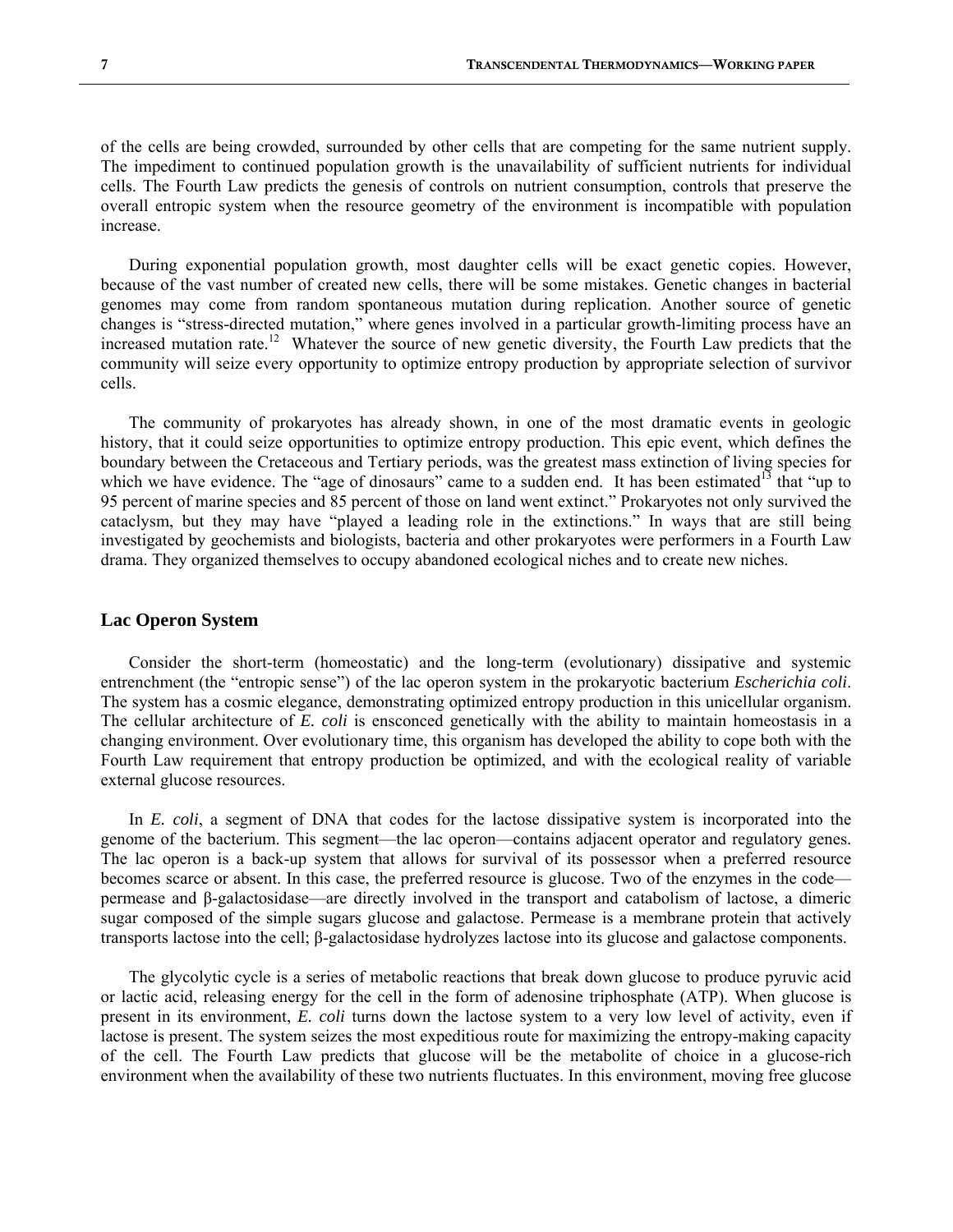into the glycolytic cycle is the most efficient means of extracting energy from the surroundings and increasing entropy.

 Metabolizing glucose is the most expeditious route to optimizing entropy increases, consistent with the cell's overall potential and consistent with survival of the *E. coli* strain over evolutionary time. Turning on "reserve systems" would be the equivalent of "not saving for a rainy day." The Fourth Law exactly predicts using the best first option, and holding a second choice in reserve. Glucose can move directly into the glycolytic pathway. Alternatively, lactose must be hydrolyzed into glucose and galactose, and then the galactose must be metabolically restructured into glucose. However, if glucose becomes depleted and lactose is present, the bacterium quickly turns on the lactose system and thereby maintains optimized entropy production under new conditions of availability.

 Depletion of glucose in the universe of a bacterial cell is as catastrophic to the bacterium as is an asteroid's collision with the Earth to our planet. However, the *E. coli* genetic system has incorporated genetic codes that provide a "micro-pre-diversification" that has been set by the Fourth Law.

 Micro-pre-diversification is a most interesting consideration. Even after massive extinctions on Earth, a huge proportion of established genetic and entropic capacity remained in surviving species. Just as the lactose system provides for survival, life after major extinctions built on life's remaining and memorized entropic capacity. Life diversified toward refashioning a maximized entropic dynamic. In this entropically evolved and managed lac operon system, an "ace up the sleeve" exists. A repressor protein, bound to the operon of the DNA segment that codes for the enzymes, detaches when lactose binds to it. Two genes that code for the enzymes that process lactose—permease and  $\beta$ -galactosidase—are then switched on. They are transcribed and translated.

 Permease accelerates the movement of lactose across the cell's plasma membrane to its dissipative partner, β-galactosidase, which cleaves lactose into glucose and galactose. Glucose is then free to move into the glycolytic cycle. The galactose can be converted to glucose by four enzyme-catalyzed reactions that represent yet another closely allied dissipative system. In *E. coli,* the lac dissipative system is poised to seize specific opportunities to create entropy, as the availability of nutrients oscillates. The Fourth Law predicts that the lac operon system would act as a biologically adaptive system, an entropic alternative to glucose metabolism.

 If entropy production is to be maximized, then why don't both systems operate simultaneously when both glucose and lactose are available? Presumably, the lac operon system arose in environments where glucose and lactose were at times both abundant. At other times, one or the other became depleted. Consuming both glucose and lactose simultaneously when both were present in abundance might leave behind only very low levels of lactose when glucose levels were depleted. *E. coli* cells that consumed low entropy resources without control would give way, over time, to *E. coli* cells that more effectively managed their entropic repertoire. Since the lac operon system did not evolve in an ecological vacuum, the Fourth Law requires that *E. coli* contain this survival strategy in its entropic memory.

 The Fourth Law predicts controls on consumption, controls that preserve the overall entropic system in the broad context of a surrounding, living universe that contains competing entropic systems. A living *E. coli* cell is a dissipative system composed of coordinated and managed dissipative capacities that greatly enhance and maintain a consistent level entropy production. Each *E. coli* cell contains a pliable, regulatable database (a genome) that allows it to adjust to changing opportunities for processing low-entropy matter. These adjustments are directed at maintaining a maximum flow of entropy within the context of a homeostatically balanced organism and its evolutionary experience with its surroundings. The rate of entropy production in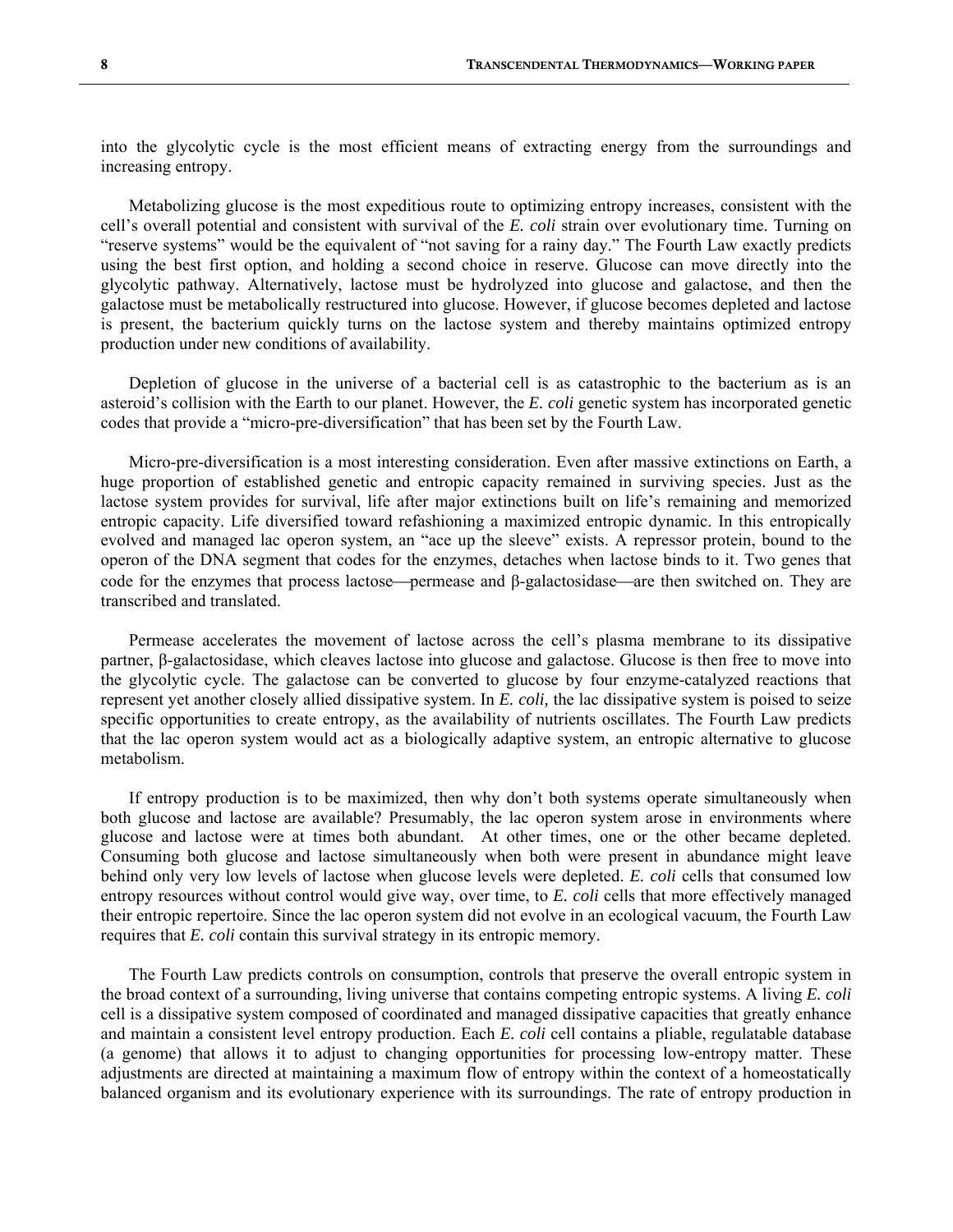this real world tends to remain at a maximum, consistent with the organism's evolutionary experience and with competitive interplay.

#### **Biocatalysis**

 A prokaryotic cell contains water, many different kinds of low-molecular-weight molecules, and many different kinds of high-molecular-weight macromolecules. Among the low-molecular-weight molecules are carboxylic acids, nitrogenous bases, sugars, vitamins, lipids, steroids, and phosphate esters. Among the macromolecules are carbohydrates, proteins, and nucleic acids.

 If an investigator were to prepare a sterile mixture by stirring together (in an ordinary glass laboratory flask) chemically pure samples of the known low-molecular-weight cell components with water, in the naturally-occurring proportions, the result would certainly not be a living system. It would not be a solution, because several of the compounds are only sparingly soluble in water. After a few initial chemical interactions, and maybe some bubbling, the result would be a *stranded system,* a mixture unlikely to undergo spontaneously all its potential reactions within the lifetime of the investigator. A charitable observer might call the mixture an unseemly mess, but an accurate description would probably have a barnyard flavor.

 That artificial system would be stranded because of several impediments. For life-like chemical reactions to occur, the *scale* must be close to the size of a cell, not the scale of laboratory glassware. There must be intricate *organization* at the molecular level. There must be *compartmentalization,* including membranes and a demarcation structure that separates (but does not isolate) the system from its surroundings. There must be both aqueous (water-like) regions and non-aqueous (fat-like) regions, separate yet contiguous. Critically important, there must be a full complement of *biocatalysts* to regulate rates of specific chemical reactions. Spatial organization of these biocatalysts is undoubtedly essential.

Most biocatalysts are enzymes, protein molecules that are linear polymers of amino acids, folded into functional geometries. Twenty different amino acids are found in proteins, each amino acid molecule containing at least one amino group  $(-NH<sub>2</sub>)$  and at least one carboxylic acid group  $(-COOH)$ . The usual chemical linkage between two amino acids is an amide bond

$$
\begin{array}{c}\nH & O \\
\hline\n\end{array}
$$

formed between the amino group of one amino acid and the carboxyl group of the other amino acid. (A water molecule is released when the amide bond is formed.) The small enzyme *4-oxalocrotonate tautomerase* is a linear polymer of 62 amino acids.<sup>14</sup> Some larger enzymes contain more than 2,500 amino acids. The catalytic properties of an enzyme molecule depend on the particular amino acids, the sequence in which they are joined together, and the three-dimensional folding geometry of the resulting polymer chain. In many cases, only a half dozen amino acids comprise the catalytic region (the *active site*) of the enzyme.

 Enzymes function in a living cell to increase entropy production. Many chemists were surprised to learn that the "instantaneous reaction"

$$
CO_2 + H_2O \rightarrow H_2CO_3
$$

(half-life about 5 seconds) is not fast enough to satisfy the requirements of human respiration. *Homo sapiens* has an enzyme (carbonic anhydrase) to increase that reaction rate.<sup>15</sup> At the extreme opposite of the reaction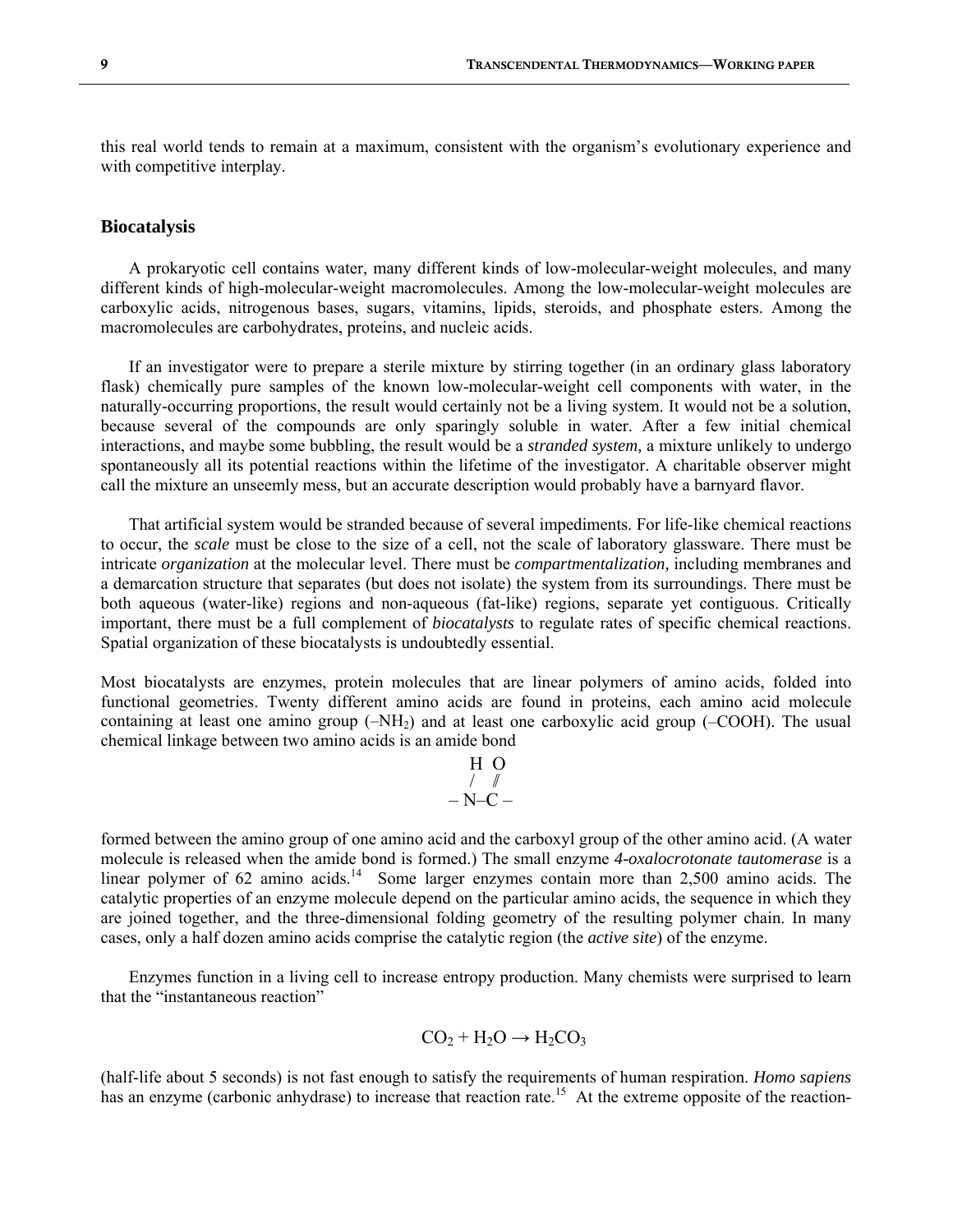rate spectrum, the extraordinarily slow hydrolysis of the phosphomonoester dianion has a half-life of  $1.1 \times 10^{12}$  years, a hundred times longer than the lifetime of the universe; enzymatic catalysis permits this reaction to proceed with a half-life of milliseconds.<sup>16</sup> In *H. sapiens*, there is an enzyme for essentially every chemical reaction needed for our metabolism. For most reactions, the enzyme is specific for that reaction alone. Without enzymes, cells would be stranded chemical systems, unable to execute even minimal biochemistry. With the full complement of enzymes, cells have the metabolic capability to increase entropy at rates fast enough for the cells to be alive, to function, and to survive.

#### **Eukaryotic Cells**

 Prokaryotic cells are spatially organized, often with metabolic functions localized in identifiable regions (microcompartments) of a cell. Eukaryotic cells have enclosed compartments (organelles), including vacuoles, the endoplasmic reticulum, the Golgi bodies, and especially the nucleus. The cell nucleus, visible with a light microscope, is a distinctive characteristic of eukaryotes. With the advent of organelles, eukaryotic cells opened a window to further dimensions of entropic layering. Each organelle is an island of life *within* an island of life. By compartmentalizing metabolic processes, each eukaryotic cell opened new avenues for exploring and exploiting its own sustained far-from-equilibrium universe. Eukaryotic cells finessed the need to rely on rates of diffusion for internal transport and distribution of vital goods and services. A single eukaryotic cell can be large, and compartmentalization allows transport of materials through a greater surface area. Transport can occur in ways unavailable to its prokaryotic companions in the biosphere.

 In asexual replication, the nucleus of a eukaryotic cell copies its DNA and creates two identical daughter nuclei. Then a fission process occurs, similar to prokaryotic cell division. The cell is split, with each daughter cell containing its own nucleus and about half of the organelles and other contents of the original cell.

 It may have taken a billion years for living cells to discover and implement the practical strategy of encapsulating their genetic information—their chemically encoded entropic memory—within a nucleus. We have noted that prokaryotic cyanobacteria were living at least 3.5 billion years ago. Chemicals found in crude oils from Australian shales are believed to be derived from the sterols of eukaryotes that lived 2.7 billion years ago.<sup>17</sup> Other evidence suggests that eukaryotes appeared between 1.6 and 2.1 billion years ago.<sup>18</sup> There is much speculation and much controversy about *how* the transition (or multiple transitions) from prokaryotes to eukaryotes occurred. Because eukaryotes are so effective in optimizing entropy production, the Fourth Law tells us *why* eukaryotes emerged. Once eukaryotes emerged, they thrived. The biotic world has never been the same since.

 Among the unicellular eukaryotic organisms are yeasts, algae, protozoa, amoebae, and paramecia. Microbiologists have classified some of these organisms as plant-like or animal-like. Such classification has always been controversial. Regardless of taxonomic categories, it is clear that unicellular eukaryotes are extraordinarily numerous, prolific and diverse, that they possess enormous capability to adapt and evolve, and that they illustrate the Fourth Law imperative to spread out as individuals, as species, and as strains of species. By spreading out to occupy ecological niches, unicellular eukaryotes consistently and persistently optimize entropy production. We shall look at a selection of eukaryotic cells.

**Yeasts.** Our first example is the yeast *Saccharomyces cerevisiae. S. cerevisiae* is one of the earliest domesticated organisms. Archaeologists have found early grinding stones and baking chambers for yeasted bread in Egypt, as well as drawings of 4,000-year-old bakeries and breweries. Chemical evidence enables fermented beverages to be traced back as far as 7,000 B.C.E. in China. <sup>19</sup> Cell biologists have used *S*.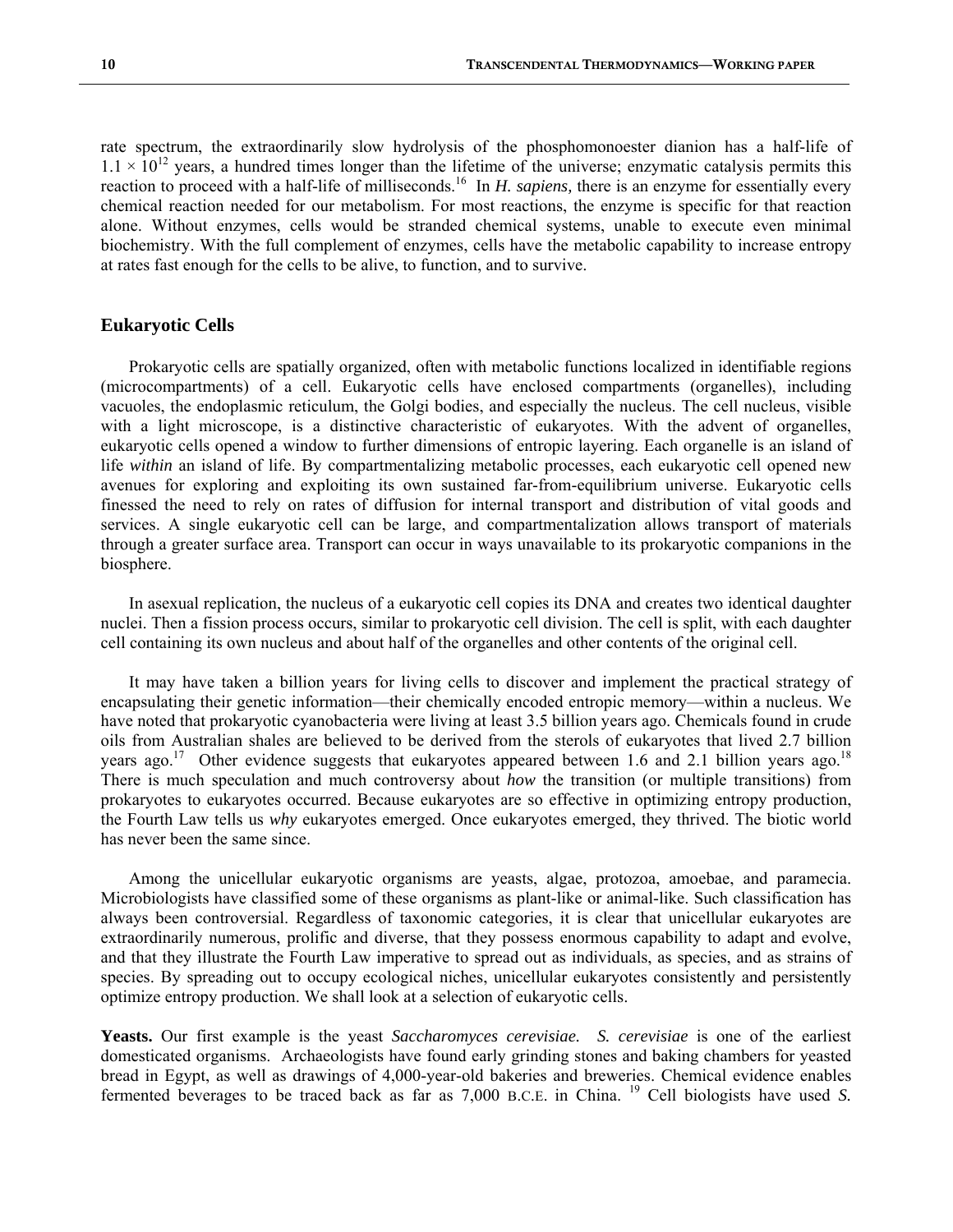*cerevisiae* as a model organism; this species may be the most thoroughly studied eukaryotic microorganism in the laboratories of biochemists and biologists.

 *S. cerevisiae* cells use simple sugars such as glucose and fructose and disaccharides such as sucrose and maltose as their primary energy sources. The temperature for their optimum metabolism is 30 °C. They survive freezing under certain conditions, and are quiescent between 0 °C and 10 °C. The cells become stressed and fail to divide properly above 37 °C; they seldom survive above 50 °C.

 Yeasts are omnipresent. Wild-type strains of yeasts can be isolated from sources rich in sugar, such as plant sap, or fleshy grapes, apples, or peaches. Genetic studies of domesticated *S. cerevisiae* suggest a Mesopotamia-based origin of most wine strains. It appears that *S. cerevisiae* followed human migrations and the accompanying vine migrations. There is evidence<sup>20</sup> that *S. cerevisiae* does not live in nature at all, but can be found only in environments such as wineries. The geographical distribution of contemporary strains suggests local domestication. $21$ 

 Human beings were (and continue to be) part of the domestication system. Yeasts convert sugars to ethanol; they also consume ethanol. Without encouragement from humans, wild yeasts do not accumulate much ethanol as a stored resource. With human intervention in the selection of yeast strains, *S. cerevisiae* has directed its metabolism toward production of ethanol and developed the ability to live in environments approaching 20 percent ethanol. Because ethanol is toxic to many microorganisms, this ability may help *S. cerevisiae* defend sugar resources against competitors.<sup>22</sup> Humans have recognized and exploited the preservative value of ethanol since prehistory.<sup>23</sup> In recent years, humans have intervened again to develop microorganisms to convert cellulosic carbohydrates to automobile fuel. Research continues in wineries and associated research laboratories to improve *S. cerevisia* strains for production of beverages. In each of these examples, a system has organized itself to optimize entropy production. Optimization has required preservation of the integrity of *S. cerevisiae* strains. The definition of optimization has been under partial control of humans who were part of the relevant systems, humans who intended to benefit from the products of optimized yeast metabolism.

**Amoeba proteus.** This unicellular eukaryote is named after the Greek sea-god Proteus. Both *Amoeba proteus* and Proteus are renowned for changing shape. In his *Odyssey,* Homer relates how the mythological Proteus took the forms of a lion, a serpent, a leopard, and a pig. We shall describe how a single *A. proteus* cell changes shape as it optimizes entropy production.

 A flexible cell membrane surrounds the cell contents. This membrane is composed of fats, proteins, and polymeric sugars, with phosphate bonded at many sites on the fats, proteins, and sugars. An oversimplified description is that the boundary membrane is a lipid bilayer, reminiscent of the spherical micelles that spontaneously form when detergent-type molecules are mixed with water. The membrane can change shape, surround a solid particle, and capture the particle. The membrane opens, engulfs the particle, and then quickly reseals. Within the cell, the ingested particle is digested, together with portions of the disrupted cell membrane, by enzymes. This behavior is called phagocytosis. When an *A. proteus* cell detects food, it transforms its three-dimensional conformation to envelope its prey. The transformation tactics differ, depending on the type of prey. The range of materials captured by *A. proteus* is broad, including bacteria, other amoeba, and even small crystalline mineral particles. Any ingested material that is not digested is released extracellularly, a process known as exocytosis*.*

An *A. proteus* cell uses shape transformations to move through its environment.<sup>24</sup> As kitchen chemists with experience with gelatin know, aqueous macromolecular "solutions" can change easily from turgid gels to viscous liquid sols (and back again). Slight changes in local salt concentration can change both the volume and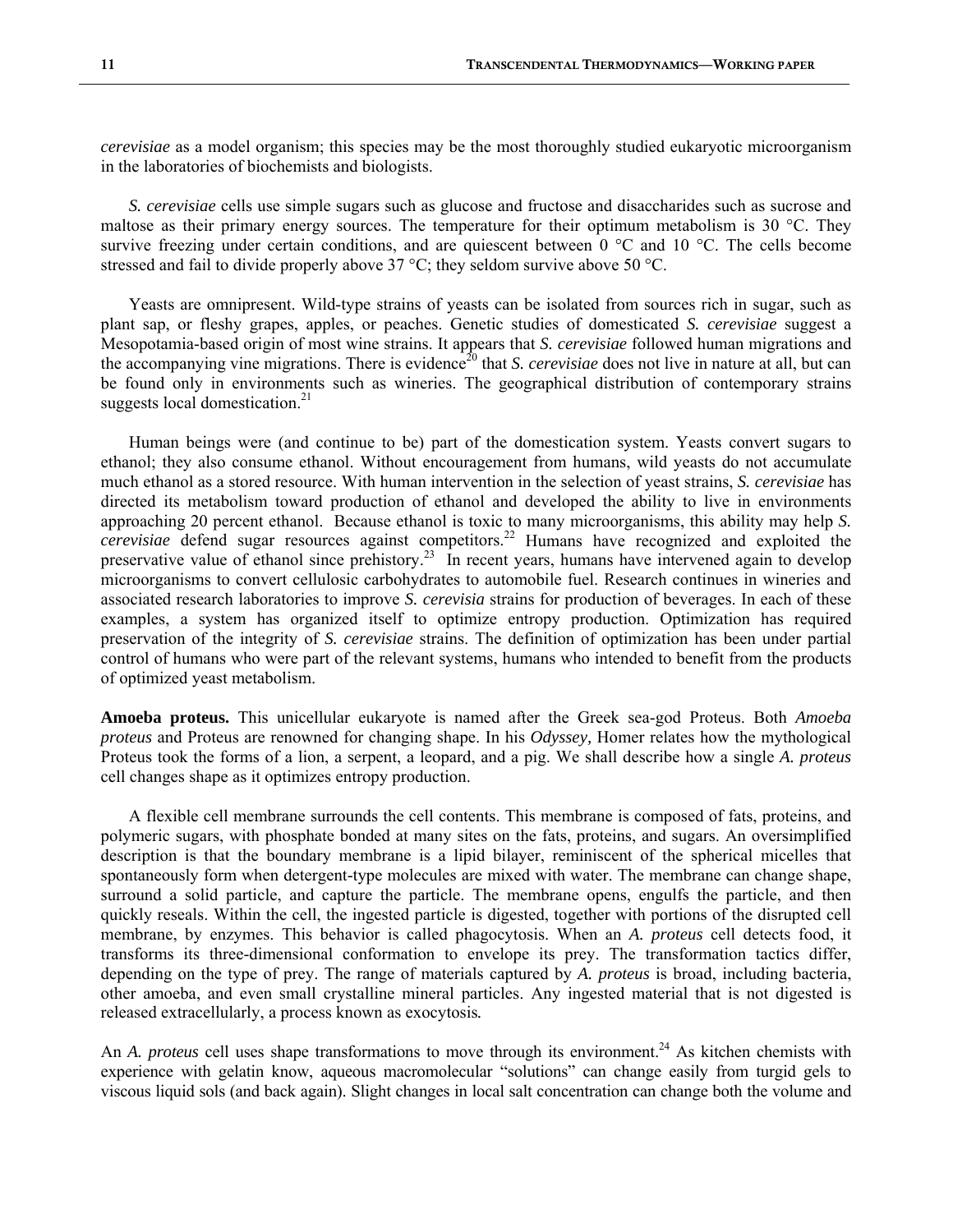the fluidity of the interior plasma differentially within the *A. proteus* cell. Local swelling can occur, forming an elongation called a pseudopod. Contraction in the rest of the cell, with liquefaction on the inner surface at the posterior end, then results in forward flow of the plasma. Spatially organized, alternating gelation and fluidification of the plasma can create and actuate pseudopods, propelling the cell.

 The *A. proteus* cell membrane separates the cell's large molecules from its outside environment, but the cell is not isolated. The membrane is permeable to water and to small ions; the cell is an open system with respect to these small chemical species. In addition to its nucleus, an *A. proteus* cell contains a "contractile vacuole," a membrane-enclosed cavity that functions to maintain osmotic equilibrium between the cell contents and its environment. If the cell's environment is too salty, then the vacuole will release water into the cell to counteract movement of ions from the outside. If the ionic concentration of the cell contents is too low compared to its environment, then the vacuole will remove water. When the vacuole is full, it moves to the surface of the cell and expels its excess water. The overall effect of this *osmoregulation* is that *A. proteus*  can tolerate moderate variation in the salinity of its environment without excessive shrinking or swelling. The cellular architecture of *A. proteus* has the ability to maintain osmotic homeostasis in a changing environment.

 If *A. proteus* encounters an environment in which its survival is threatened, it may attempt to isolate itself by secreting a protective membrane, encapsulating itself and becoming a cyst. As a cyst, the cell suspends most of its metabolism until the environment becomes more suitable.

 The molecular details involved in phagocytosis, osmoregulation, and cyst formation are still being elucidated. There is much yet to be learned about *how* these essential functions are initiated and carried out. Each of these functions permits *A. proteus* to optimize entropy production, or to "hunker down" until conditions permit returning to an entropy-producing state. The Fourth Law tells us *why* this microbial system obtains and metabolizes complex food sources, and *why* it protects itself from threats to its survival as an entropy producer.

 *A. proteus* is a successful organism, but there are limits to its capabilities as an optimizer of entropy production. A single cell can do a great deal as a separate dissipative structure, but cellular individuality has inherent constraints. We next explore the consequences of the Fourth Law as multicellularity increases opportunities for diversifying entropic capacities among the eukaryotes.

#### **Multicellular Organisms**

Life forms seize entropic opportunities relentlessly. Multicellularity among the eukaryotes is eminently predictable, since the opportunities for diversifying entropic capacities increase dramatically when cells organize in the form of multicellular communities of specialized cells. The Fourth Law predicts that macroscopic life forms will emerge. Whether a particular macroscopic organism is successful depends on how effective that organism can become as an optimizer of entropy, or how effectively that organism can participate in a larger system that optimizes entropy.

 Multicellular organisms compose a phenomenal entropic repertoire, from microscopic to macroscopic, exploiting a vast range of ecological niches. We shall discuss some entropic strategies found beyond the cellular level in multicellular animals. Among multicellular organisms, insects alone represent millions of species, each species an entropic specialist. This focus on animals reflects the progression of this paper toward discussions of the entropics of intelligent animal species.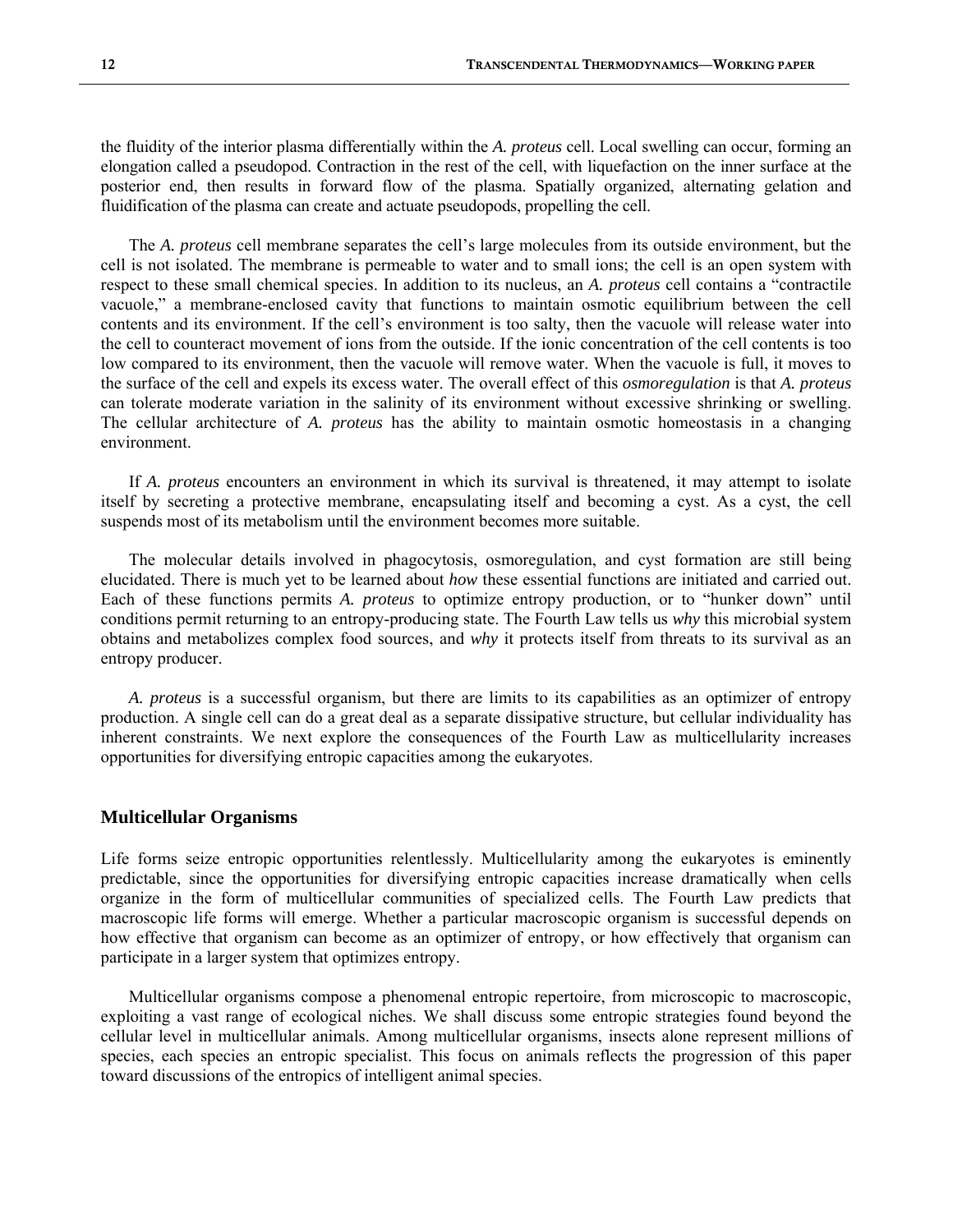Just as in other life forms, the underpinnings of optimized entropy production in a multicellular island of life (a large organism) are *homeostasis* and the layers of systems that manage the organism and maintain its integrity. The entropic parallels among animals are stunning. Digestive systems, for example, all have the same entropic function. Nervous systems facilitate food and water recognition and acquisition (including senses of thirst and hunger, and the capacity to sense satiation of thirst and hunger), mating and reproduction, avoidance of predation, coordinated movement, and the hormonal messaging that organizes the community of an organism's cells. The evolutionary trend, as the Fourth Law predicts, is toward diversity of complex systems, and toward the evolution of tactics and capacities that maintain optimized levels of entropy production.

#### **Pipevine Swallowtail Butterfly**

 Certain insects, including butterflies, are called holometabolic organisms because their life cycles include complete metamorphosis. Each developmental stage in a holometabolic insect is entropically adapted to its surroundings, each with its own multilevel entropic dynamic. We shall examine life stages in the swallowtail butterfly *Battus philenor* (Linnaeus, 1771) in the context of the Fourth Law. *B. philenor* is commonly found in the warm climates of southeastern United States, especially in open woodlands and meadows where plants of the *Aristolochia* genus, such as *A. tomentosa* and *A. durior* (the common pipevines or Dutchman's pipes) thrive.

 Adult *B. philenor* females select leaves of only a few *Aristolochia* species as depositories for their redorange eggs. Because of this fastidious egg-laying selectivity, the insect is commonly called the Pipevine Swallowtail Butterfly. The eggs may appear dormant, but they are highly active entropic systems. They process and organize far-from-equilibrium internal resources, derived from the entropic behaviors and eggmaking packaging capacities of the mother, into new dissipative forms: actively feeding larvae. These caterpillars are monophagous, feeding only on plants selected by their mother.<sup>25</sup>

 Each caterpillar establishes its own entropic island, the plant leaves. Body mass increases as leaf carbohydrate and other nutrients are eaten, digested, and metabolized by the caterpillar. In addition to nutritive compounds, the leaves contain aristolochic acids, a group of alkaloids that are toxic to predators. The caterpillars sequester the alkaloids, unaffected adversely by these toxins. Larval, pupal, and adult stages all retain the sequestered alkaloids. The alkaloids are a chemical shield against predatory dissipative entities, such as birds. A bird that eats a *B. philenor* becomes violently ill; if the bird survives, it probably will not attack the same type of caterpillar or adult again. Any predatory companion witnessing the results will probably also learn to avoid this far-from-equilibrium dissipative system. Warning coloration advertises the toxicity of *B. philenor* larvae and adults. Far from being camouflaged, larvae are covered with red spines and spots that visually contrast with a black or dull-red background larval surface that shines deep red in sunlight. Adults are black with blatant orange spots on the underside of the hind wings.

 Birds are not the only potential predators of *B. philenor* caterpillars. The ichneumonid wasp *Trogus pennator* attacks larvae of many swallowtail butterflies, but *B. philenor* is not without defense mechanisms. It has been found<sup>26</sup> that aristolochic acids repel the wasps. Moreover, aristolochic acids are fatal to any wasp eggs that are introduced into *B. philenor* caterpillars.

 In the pipevine universe, predation is a tactic that increases entropy production by providing food for birds and a hospitable environment for developing wasps. However, optimization of entropy production by *B. philenor* requires survival of the species. Accumulation, synthesis, retention, and excretion of aristolochic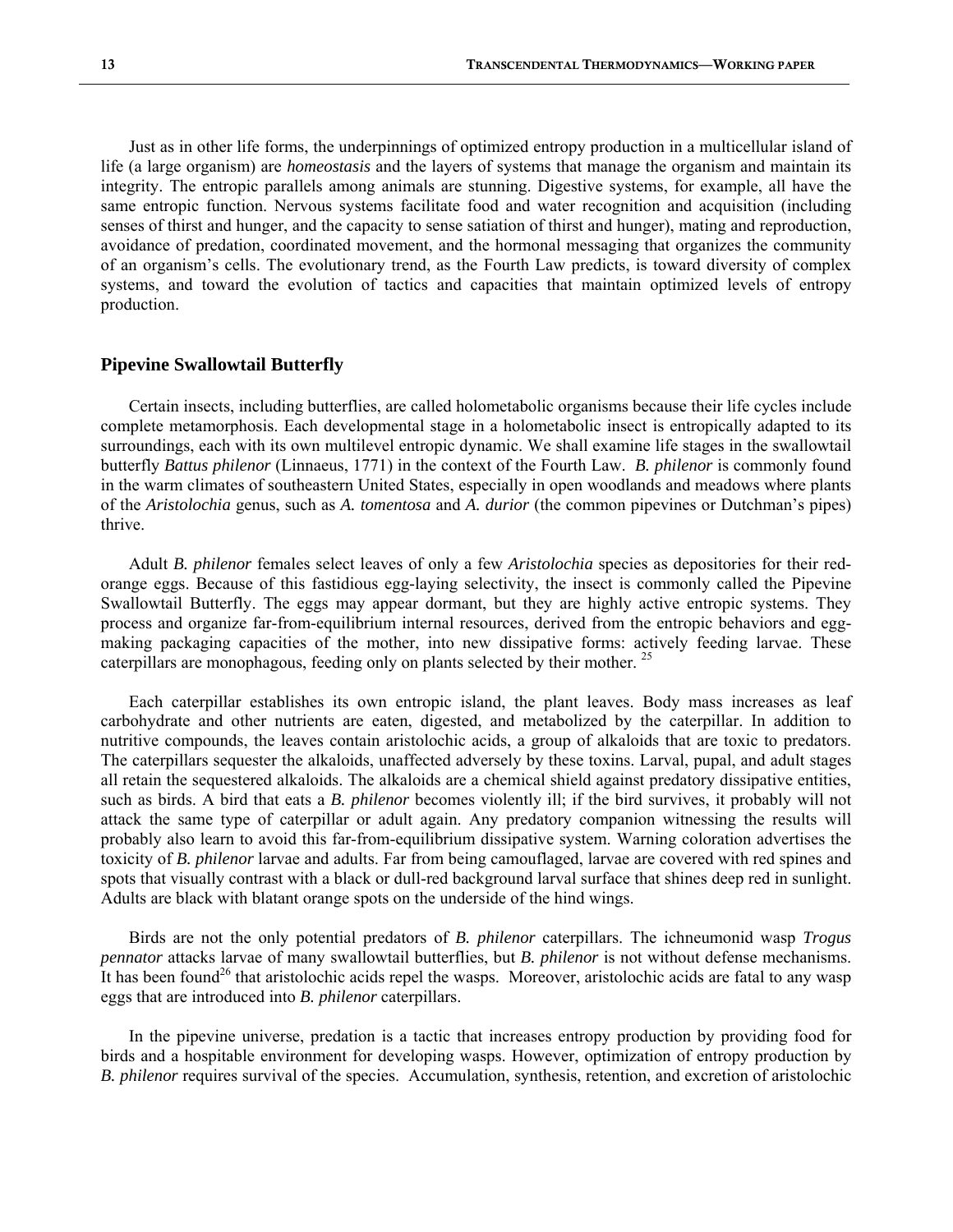acids are effective survival tactics. The Fourth Law predicts both evolution of dissipative systems and an integrated protection of those systems.

 A chrysalis of *B. philenor* may be either brown or green, protective coloration that can work well to hide the chrysalis from predators. The color appears to be determined by the environment of the caterpillar just before it begins to pupate. Among the environmental determinants are color and texture of the pupation site, as well as direction, periodicity, and intensity of illumination.<sup>27</sup> The chrysalis has a characteristic shape, with a segmented posterior end and an inward curve. The *B. philenor* chrysalis is photosensitive and temperature sensitive. It is able to sense seasonal changes. When hostile conditions are detected, it can temporarily suspend development and physiological activity (enter a diapause phase) and persist in a dormant state for a season, or indeed for years, until environmental conditions are favorable for emergence of the adult butterfly.28 According to Fordyce, Nice and Shapiro, 29 *B. philenor* butterflies that emerge from a pupal diapause have significantly less fat but are more chemically defended with aristolochic acids, compared to those that have not unergone diapause. This is another Fourth Law trade-off, balancing greater energy reserves versus the costs of diminished chemical defense.

#### **Termites**

 Earlier, we examined a rudimentary digestive system in which an amoeba surrounds a solid food particle (by an infolding of the cell membrane), engulfs the particle and then enzymatically catabolizes the particle. An amoeba cell contains a contractile vacuole that functions to maintain osmotic homeostasis. The amoeba expels extracellularly any ingested material that is not digested.

 The gut of a termite is a digestive system that is more complicated in structure than an amoeba. Yet, it is similar in function to that of amoebae in that it is an entropic enhancer. A termite's chewing mouthparts transfer food to its *foregut*. The foregut is a structure formed in the embryo by infolding of the exterior body wall; the lining of the foregut is essentially continuous with the exterior of the termite's body. The *midgut* has surfaces that secrete enzymes. It is a region for enzymatic digestion of food, and it has a semipermeable membrane lining that permits absorption of nutrients. Embryonically, the *hindgut* develops as an infolding of the body wall. The hindgut has a major role in homeostasis, removing nitrogenous compounds and regulating the absorption of water and salts from waste products in the alimentary canal. The hindgut also provides an environment in which vast numbers of symbiotic microorganisms thrive. Undigested material is expelled through the anus.

 Termites are renowned cellulose feeders. Woody plants capture energy from sunlight, use that energy to synthesize cellulose, and use that cellulose as a structural material that resists decomposition. Cellulose is a stiff, rod-like macromolecular polymer of D-glucose units, contrasted with starch (a flexible, coiled macromolecular polymer of D-glucose units). The chemical difference between cellulose and starch arises because of the three-dimensional geometry of the bonding between glucose units. Cellulose has β-glycosidic bonds, whereas starch (and glycogen, and some other carbohydrates) has α-glycosidic bonds. The geometric difference between β and α bonds means that different enzymes are needed to cleave the bonds and convert the different polymers to glucose. Humans can quickly convert starch to glucose (with enzymes in saliva) simply by chewing, but humans can chew wood chips for hours without detecting the taste of sugar, because cellulase enzymes are not present in human saliva.

 Termites feed on cellulose, and convert that cellulose to D-glucose. Most termite species produce cellulase enzymes that are active in the midgut. Beginning biology students, by laboratory dissection of termites, often obtain first-hand visual knowledge of microorganisms that fill the hindgut. Those microorganisms account for more than a third of the body weight of a termite.<sup>30</sup> Symbiotic protozoans in the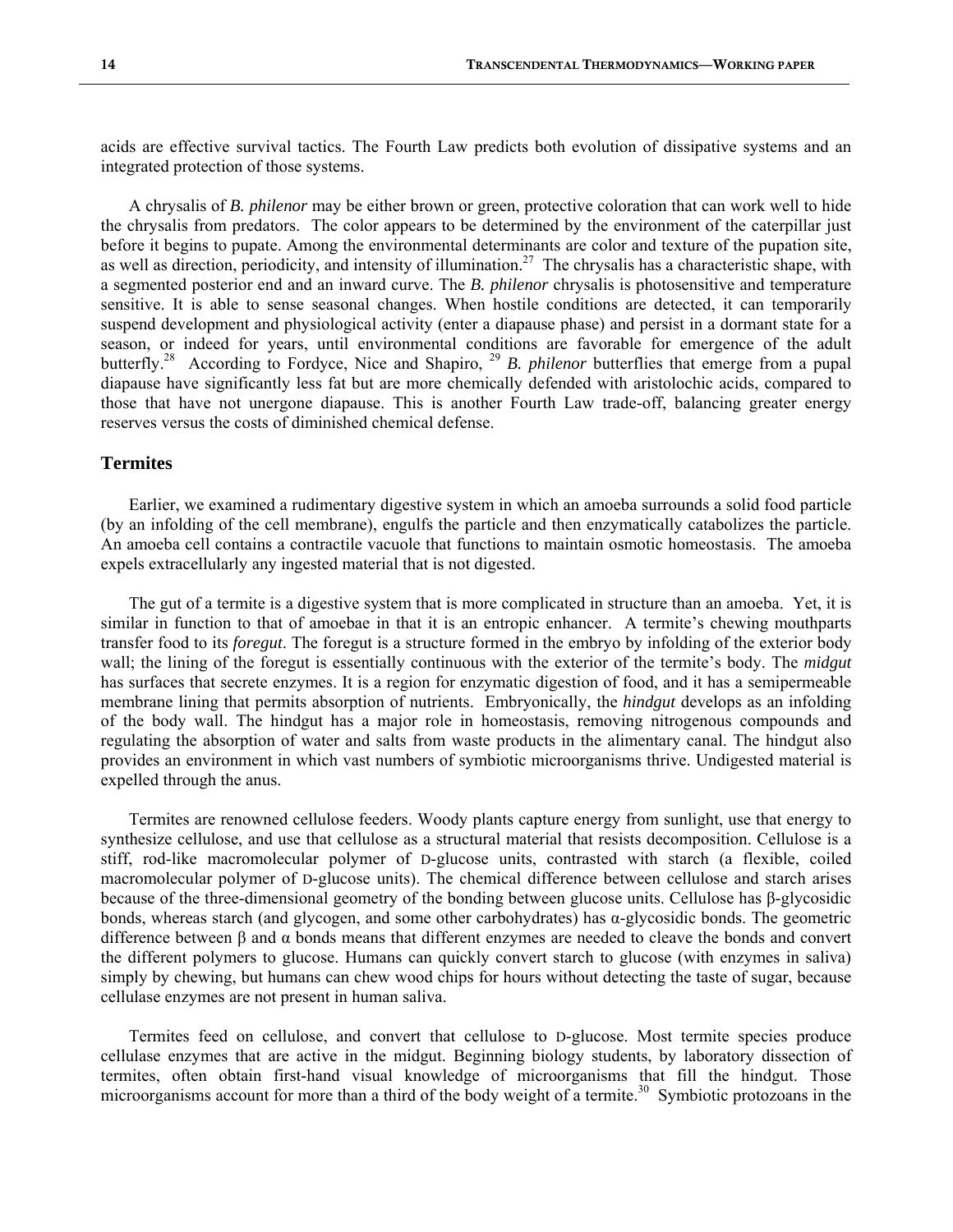hindgut are responsible for most of the cellulose conversion. Many of these protozoa rely on symbiotic bacteria on their surfaces to synthesize enzymes necessary for this digestion.

 The Fourth Law predicts that systems, such as the digestive systems of termites, will exploit energy-rich depositories of cellulose in wood and woody plant materials, creating entropy as rapidly as they can. The typical individual termite can metabolize cellulose slowly by itself, but it can metabolize cellulose a lot faster by employing protozoa and bacteria in its hindgut. This is of mutual benefit for each of these organisms. The termites graze to find food, and they provide a favorable environment for the hindgut microbes. The Fourth Law predicts that populations of termites, protozoa, and bacteria will adjust themselves to create optimized rates of entropy production. On a larger scale, the Fourth Law predicts that the cellulose synthesized by plants will not accumulate without upper limit. With the aid of termites (and other organisms), cellulose will be converted into dispersed matter and energy as rapidly as possible, within the constraint that stable populations of cellulose producers will be maintained.

#### **Locomotion**

 As we observed, an *A. proteus* cell uses shape transformations to move through its environment. Spatially organized changes in the state of the cell plasma—alternating gelation and fluidification of colloidal plasma—create and actuate pseudopods, propelling the cell. Some macroscopic multicellular organisms also use shape transformations to move, with the added feature of an organized system of muscles and a rudimentary nervous system to control locomotion. We shall examine the muscular system of *earthworms* in the context of the Fourth Law.

 English naturalist Charles Robert Darwin (1809-1882), recording his detailed observations that began before 1838, was intensely interested in the natural history of earthworms and in the roles earthworms play as they convert plant materials into soil. At the conclusion of his final book, Darwin wrote:

"The plough is one of the most ancient and most valuable of man's inventions; but long before he existed the land was in fact regularly ploughed, and still continues to be thus ploughed by earth-worms. It may be doubted whether there are many other animals which have played so important a part in the history of the world, as have these lowly organised creatures."<sup>32</sup>

 An earthworm is a cylindrical, segmented creature that burrows through soil that contains plant debris, eating its way through self-constructed underground tunnels. Cellulose and soil pass through the earthworm's digestive system as the worm moves. Entropy is created as cellulose is degraded, and as soil materials are mixed and spread out behind the advancing worm—in Darwin's words, as the worm ploughs the soil. Locomotion is essential if the earthworm is to forage efficiently, and if it is to plough effectively.

 Each body segment has a set of circular muscles, together with tiny bristles called setae. The circular muscles (just under the skin) surround the worm's body. Beneath the circular muscles are longitudinal muscles that run from one end of the worm's body to its other end. When the circular muscles contract, the earthworm gets long and slender. When the longitudinal muscles contract, the worm becomes stubby and chubby. An earthworm can stretch one part of its body while contracting the other. Repetitive, coordinated stretching and contracting permit methodical movement through the soil. A different pattern of stretching and contracting is used for wriggling as a defense and escape strategy. For locomotion, the setae anchor a portion of the body when another part stretches. The setae anchor the whole worm when an early morning robin attempts to extract breakfast from a burrow.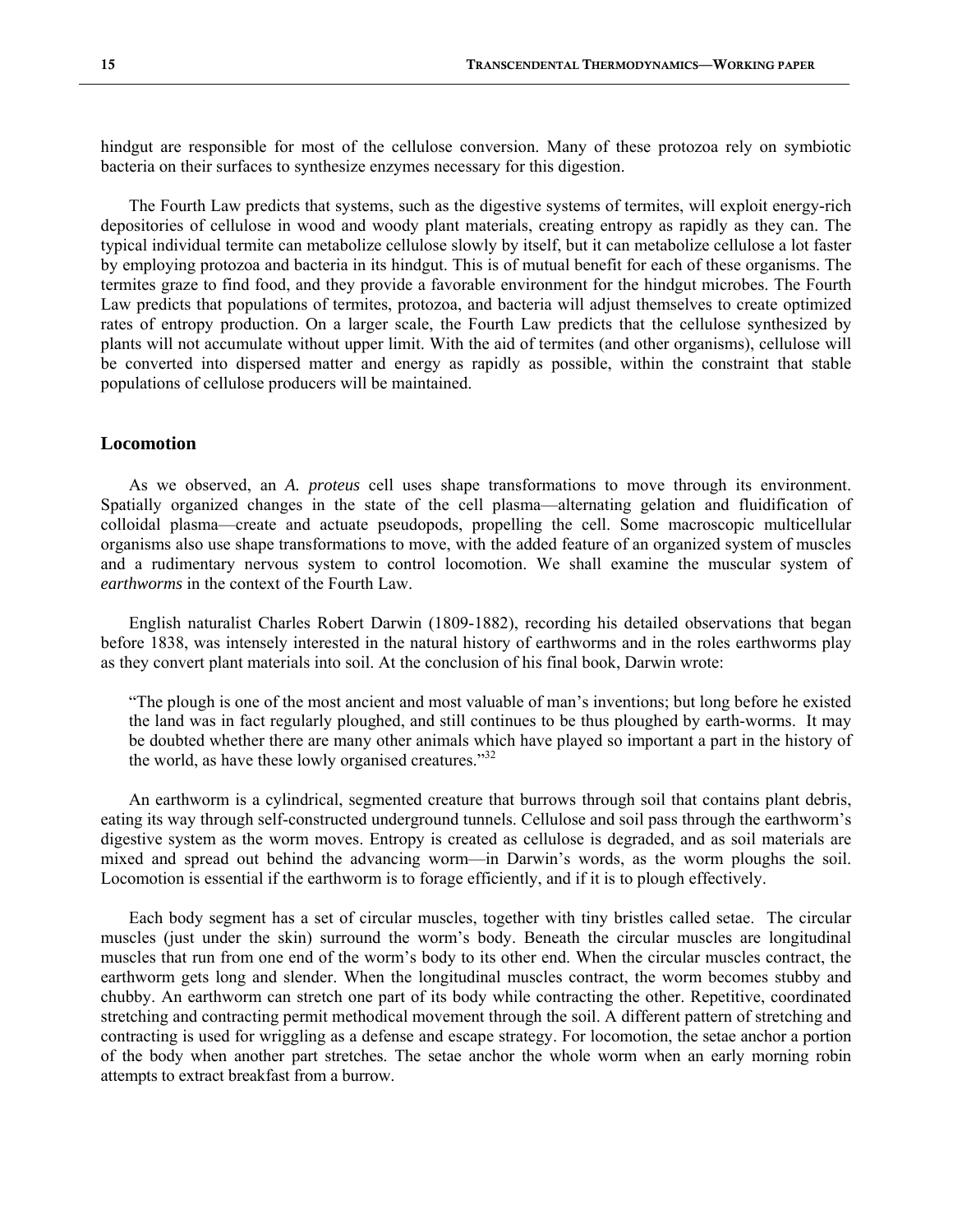Earthworms have a nervous system. The worms have sensory receptors in their skin to gather information about their environment, and they can utilize that information to initiate and accomplish muscular motion. Giant fibers located in the nerve cord coordinate an earthworm's rapid shortening.<sup>33</sup>

 An earthworm, plant debris, and soil constitute a system that creates entropy as expeditiously as possible, consistent with preservation of the integrity of earthworms while preserving a continuing supply of plant material. Each such system is part of a larger ecological system that includes the plants that capture energy from the sun, and plants that depend on a rich, humus-laden soil to anchor and sustain their roots and their aboveground systems.

#### **Reproduction**

 The Fourth Law insists that every living system create entropy in the most optimized manner available to the system. This insistence means that every species must reproduce, so that its entropy-making capacity is maintained and perpetuated. We have noted that prokaryotic organisms propagate by asexual cellular replication. Each cell makes a copy of its DNA and then divides to create two identical daughter cells, each with identical DNA. Because some prokaryotes can divide every ten minutes, this mode of reproduction can produce as many identical individuals as an ecological niche can support. In multicellular life forms, there is more complexity and there are correspondingly more options for organisms.

 Each butterfly, termite, and earthworm that we have discussed begins as a single cell that develops into a multicellular organism by cell divisions, by cell differentiation (specialization transformations), and by patterned localization of the specialized cells. In butterflies, a great deal of this specialization and localization is embryonic development within the egg before the egg is laid. Much more transformation occurs as the metamorphosis continues through larval, pupal and into adult stages. Even in the adult stage, cell divisions continue as other cells are repaired or replaced.

 Replication, transformation, and localization of cells are reproductive ways that a multicellular organism organizes itself as an entropy optimizer. Its genetic information arises from the DNA in that original single zygote cell. The zygote in turn arises as the result of fertilization, with half the genetic information from each of two parents. The molecular details involved in reproductive systems have not yet been elucidated. We do not yet know chemically *how* these essential functions are initiated and carried out. Because fertilization, replication, transformation, and localization are essential for optimizing entropy production, the Fourth Law tells us *why* these multicellular systems self-organize to optimize entropy production.

#### **Ecosystems as Island Associations**

 The Fourth Law predicts associations of organisms, ecosystems, and biomes, associations that are recognizable as distinct inter-organismic entropic systems of coordinated energy dissipation. Ecosystems and biomes represent optimizations in the overall capacity of a region in space and time to dissipate energy optimally as they cycle matter from high entropy states to low entropy states. Matter is dispersed, coalesced, and re-dispersed as ecosystems behave as agents of optimized energy dispersal.

 Social insects self-organize to form associations that maximize entropy formation. Each individual insect is a dissipative system. A community of social insects is also a dissipative system, and communities of insects are associated with predators and food sources that together form multi-layered dissipative systems.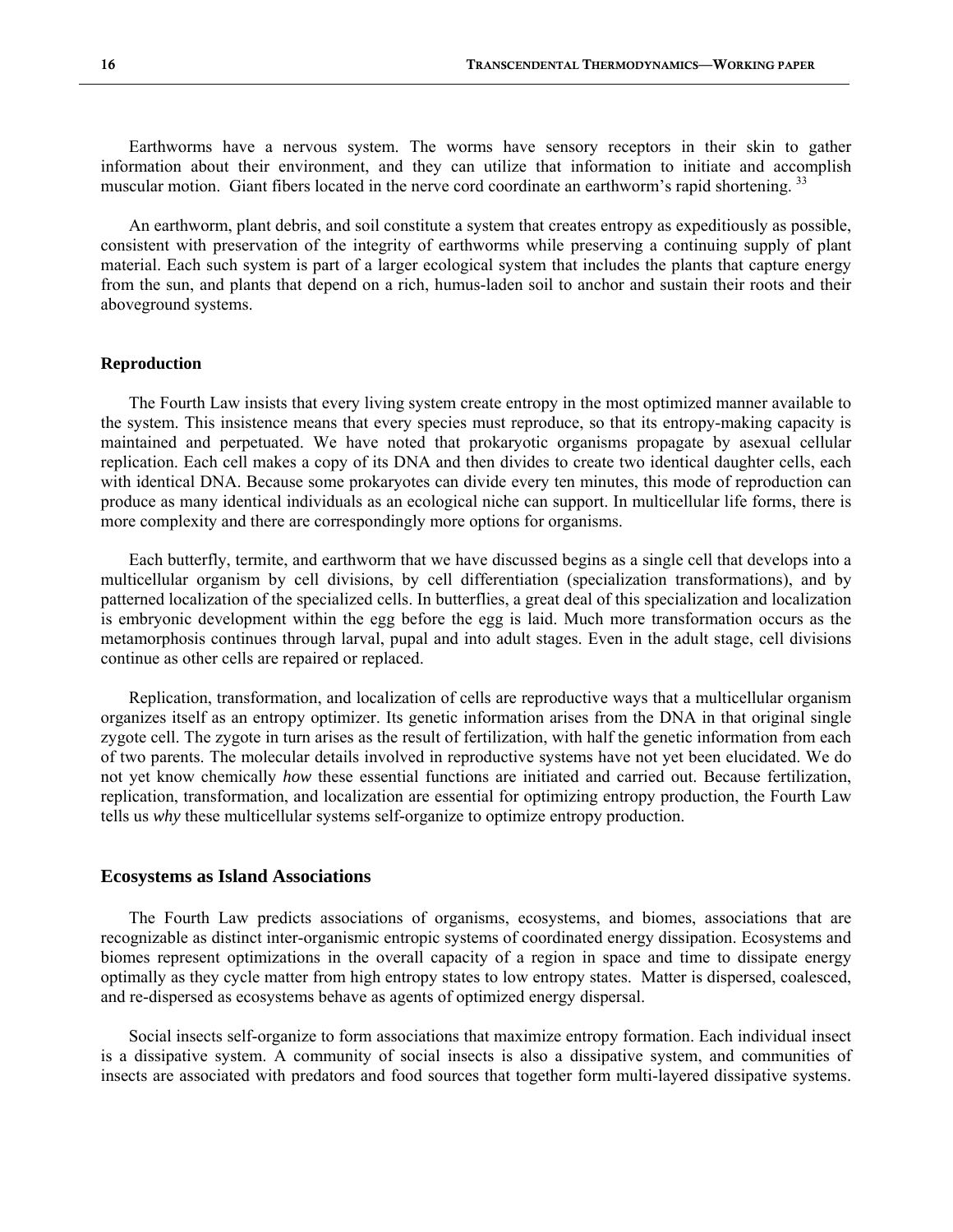We shall examine an insect community that is both an ecosystem itself, and also an integral part of a larger ecosystem.

 We earlier discussed an individual termite as an example of mutualism. The termite grazes for food, and provides a favorable environment for protozoa and bacteria in its hindgut. Together, the termite and its symbiotic microbes create entropy by ingesting and metabolizing cellulose. As we often see in nature, the story of an individual is a part of an encompassing larger entropic drama. To illustrate this widespread phenomenon, we now examine a woodland with stands of pine, birch, sugar maple, pecan, and bald cypress trees, a colony of Formosan subterranean termites in that woods, and a legion of symbiotic microorganisms within the gut of each termite.

 The bald cypress tree (*Taxodium distichum* (L.) L.C. Rich), found in the southeastern United States, is a tall, deciduous conifer. The bald cypress heartwood is resistant to attack by the Formosan subterranean termite (*Coptotermes formosanus* Shiraki) that thrives in the same geographical area. Bald cypress is used for heavy exterior construction, including docks, bridges, and boats. For example, cypress timbers used from 1597 to 1603 to construct the Spanish Governor's Mansion in St. Augustine, Florida, remained free of termite damage for over three centuries, although other native woods in the same framing were heavily attacked.34 This specific resistance is significant, because *C. formosanus* termites are among the most destructive urban pests in the United States, eating their way through billions of dollars of pine, birch, sugar maple, and pecan each year.<sup>35</sup> *C. formosanus* attacks living plants as well as structural lumber in searching for sources of cellulose. Standing bald cypress trees defend themselves from Formosan termite attack by incorporating specific diterpenes, repugnant to *C. formosanus,* in their heartwood. Diterpenes form a class of hydrocarbons with the composition  $C_{20}H_{32}$ ; individual diterpenes differ in their geometry (their "stereochemistry").<sup>36</sup> Although defended from termite attack, *T. distichum* trees fall to human predation, precisely because lumber sawn from its heartwood contains the termite-repelling diterpenes.

The Formosan termites have their own defensive chemical agent. Chen, *et al.* report<sup>37</sup> that *C. formosanus* synthesizes the aromatic hydrocarbon naphthalene,  $C_{10}H_8$ , and may use this chemical (employed domestically by humans as a moth repellant) as a "defense against natural enemies such as ants, pathogenic microorganisms and nematodes... In termite nests, naphthalene as an antiseptic agent, as well as other nest fumigants, may inhibit the growth of such pathogenic microorganisms." They found that the fire ant *Solenopsis invicta* Buren, a major termite predator, is paralyzed at concentrations that have no visible effect on *C. formosanus.* They also observed that naphthalene elicits trail-following behavior in *C. formosanus* soldiers.

 The hindgut of a Formosan termite is home for a highly complex community of prokaryotes and eukaryotes. The interactions of these organisms provide a model of mutualism, and have been intensively studied.<sup>38</sup> This community has the chemical ability to digest cellulose and other components of wood, producing glucose and other nutrients need by the host termite.

 Formosan termites live in colonies that are a prime example of self-organized systems, using cooperation to exploit food sources not available to an individual insect acting alone. Husseneder, *et al.* have speculated<sup>39</sup> that flexible social and spatial organization of colonies may contribute to the success of *C. formosanus.* They found colonies (simple families) headed by a single pair of outbred reproductives, and almost as many colonies headed by multiple kings and/or queens. They also found<sup>40</sup> separate colonies that have interconnected foraging sites. It may take several years for a termite colony, which may contain millions of termites foraging for cellulosic food sources within a 400-foot radius, to attain mature size.

 A typical colony contains nymphs, workers, soldiers, and reproductive individuals of both genders, sometimes containing several egg-laying queens. Worker termites are foragers, and they also have tasks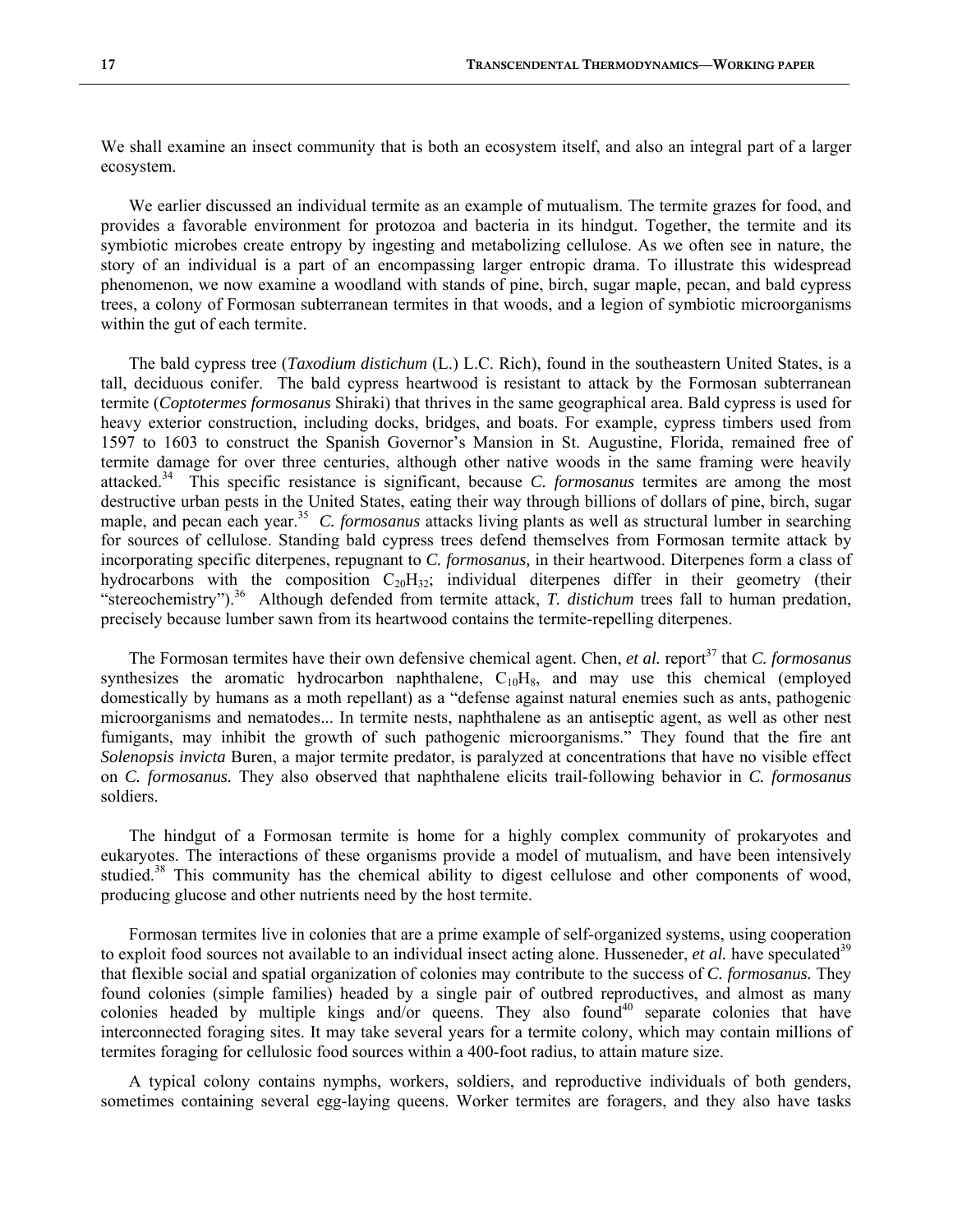involving food storage as well as brood and nest maintenance. They are the main caste in the colony for the digestion of cellulose in food, and are the most likely individuals to be found in infested wood. The *C. formosanus* soldier caste is morphologically and physiologically specialized for defense. Mechanical weapons of the soldiers include mandibles modified for crushing. Chemical weapons include a spray ejected from an orifice at the front of the head. The spray acts both as an immobilizing glue, and also as an irritant against predators such as ants. This secretion also appears to contain an alarm pheromone that repels workers and attracts other soldiers. Chemicals in the secretion may signal workers exposed to the fluid to morph into soldiers<sup>41</sup>

 The microorganisms in the hindgut comprise a dissipative system, an island of life, which produces entropy as rapidly as possible, consistent with ensuring the integrity of the harboring gut. The foraging termite is a larger island, including the life in its gut, which produces entropy by finding, chewing, and ingesting wood products. Specialized workers, soldiers, and reproductive individuals self-organize as colonies that produce entropy faster than solitary individuals or unorganized groups of individuals. An even larger island of life includes the photosynthetic community that captures energy from sunlight and synthesizes cellulose, cellulose that is degraded by entropy producers such as termites and their symbiotes. Each of the components of the large system self-organizes, and the entire system self-organizes, so that entropy production is optimized. The system includes self-created, critical impediments, such as defense mechanisms, that ensure survival of the system.

 We focused on Formosan subterranean termites to tell one compelling story about a community of interdependent organisms. This is far from a unique story. Entomologists and forestry scientists<sup>42</sup> have observed that the Southern Pine Beetle, *Dendroctonus frontalis* (Zimmermann, 1868), can exist in and house an entire community of associated species. *D. frontalis* is the most destructive pine bark beetle in the southern United States. The Georgia Forestry Commission estimates that in Georgia the beetle each year kills trees (mostly shortleaf, loblolly, and Virginia pines) with a commercial value of 7.5 million dollars. Larvae of the beetle are dependent on two symbiotic fungi—*Entomocorticum* sp. A and *Ophiostoma ranaculosum* which grow in the vascular system of pine trees and provide food for the beetle larvae. Another fungus, *O. minus,* is a symbiont that can help the beetle overcome pine tree defenses. However, this fungus can inhibit growth of the principal *Entomocorticum* fungal food source. The beetle deals with the aggressive fungus by harboring yet another species—an actinomycete bacterium—that secretes antibiotics fatal to *O. minus. D. frontalis* is associated with more than fifty species of mites, including parasites, predators, fungivores, and omnivores.

 This intricate, mutualistic association of host trees, beetles, fungi, mites, and antibiotic-producing bacteria is another example in which individuals self-organize, and in which a larger system self-organizes, so that entropy production is optimized. As we saw with termites, this system includes self-created, critical impediments to unbridled entropy production, impediments such as defense mechanisms that ensure survival of the system.

 Research that revealed the complex mutualistic microcosm involving termites and the comparable mutualism involving bark beetles has been motivated in part by interest in fundamental science, and in part by the tremendous economic importance of these insects. These species are not unique in their symbiotic relationships. The Fourth Law predicts that communal mutualism is commonplace among the million known species in Class Insecta.

 The Fourth Law also predicts that communal mutualism is commonplace among the inhabitants of every ecosystem, no matter how large the system. Ecosystems are communities of organisms that disperse matter and energy. From one trophic level to the next in an ecosystem, the main theme is dispersal. From one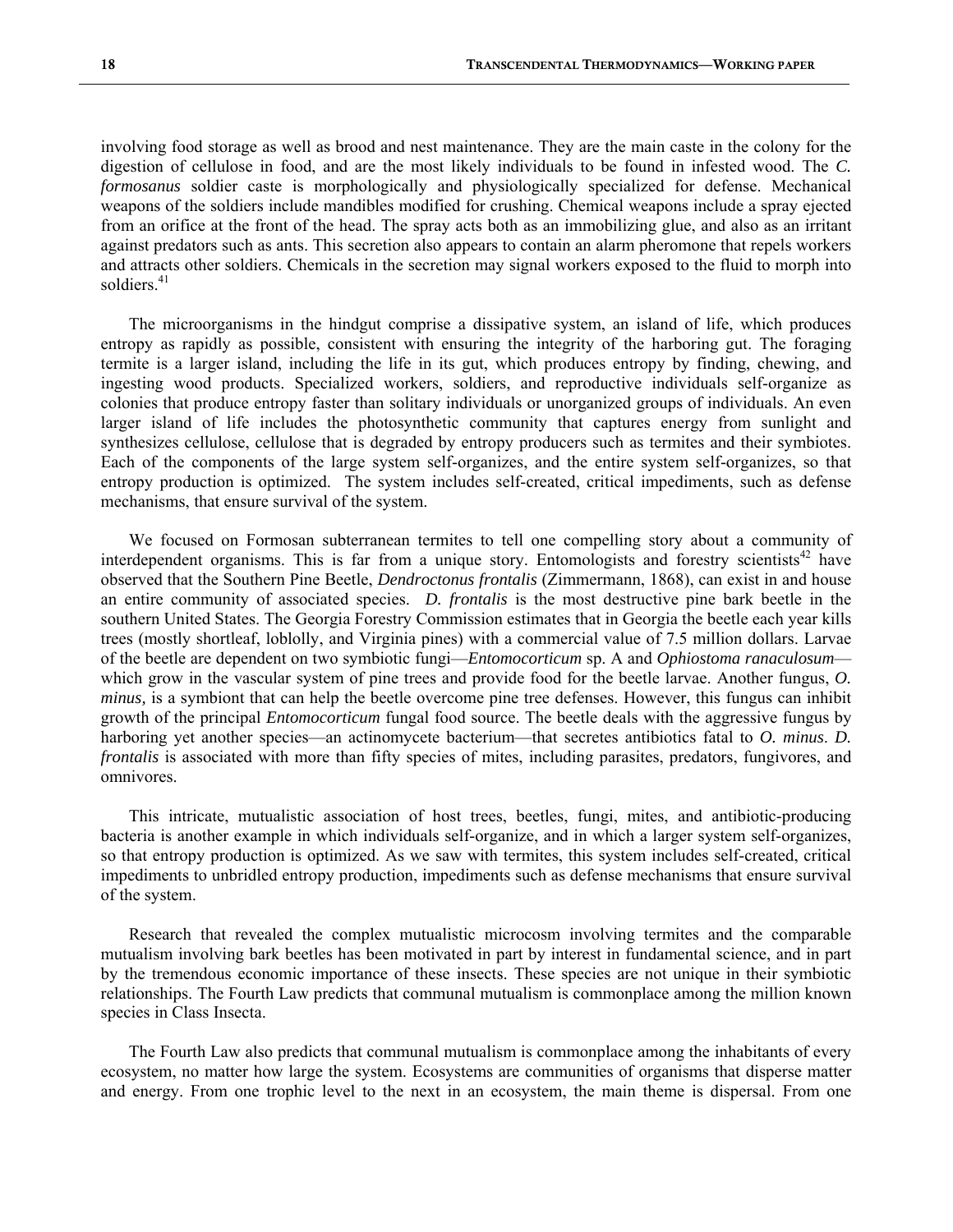trophic level to the next, 90% of the consumed energy is dispersed to the surroundings. Members of the community in an ecosystem disperse large molecules that end up being recycled as elements or biochemically reusable small molecules. For example, some large molecules in pollen end up residing in honey. Those molecules become dispersed largely as carbon dioxide and water, which are subsequently recycled in photosynthesis. Ecosystem dynamics are an impressive display of the Fourth Law.

 Significantly, the Fourth Law imposes checks and balances. A healthy ecosystem expresses a dynamic balance between unbridled consumption and maintenance of the integrity of its multiple layers of selforganized community. The ebbs and flows of competition for resources produce a balanced flux. In ecosystems, as in all biological systems, the struggle of life is a struggle to balance opposing forces.

#### **Intelligent Species**

 The Fourth Law predicts a tendency toward the evolution of intelligent species on planets capable of supporting life, since intelligent species transcend purely metabolic means of increasing entropy. Human societies are very visible expressions of communal mutualism, and the Fourth Law predicts the emergence of self-organized political, social, economic, and cultural systems.

 The Fourth Law affirms a transcendental confidence in consistencies of the rates and the morphologies of natural events. Many observers have expressed concern that *Homo sapiens,* with the ability to act in defiance of its own best interests, is failing miserably to act in synchrony with the Fourth Law. We have observed in laboratory petri dishes how populations of some organisms respond to an environment with fixed resources and constrained geometry. The petri dish does not self-destruct, but the organisms either adapt or perish. *H. sapiens* may have found ways to move toward uncontrolled expansion of consumption, and toward unbridled population growth.

 As a *rational* intelligent species, *H. sapiens* should observe the checks and balances needed to maintain its place within the biosphere. If we do not act rationally, humans may produce the conditions for the near extinction of this latest version of the Hominid line. There seems to be no reason to assume that we are the culmination of that line. We may be just the only one that destroys itself. If we fail and our global order collapses, genetically isolated smallish populations of *H. sapiens* may be left behind. It is from isolated populations that new species arise. The Fourth Law is consistently directional; it favors the genesis of intelligence, because intelligent species are capable of creating an enormous, perhaps limitless, diversity of ideas and inventions that disperse matter and energy. The Fourth Law predicts that if we do not adjust to sustainable practices and policies, a new Hominid species may well emerge from our isolated embers, more rational, more aware of the necessity of entropic homeostasis than the former. Because the Fourth Law favors managed consumption, the new species might be more balanced and benevolent than its predecessor. In the long run, the Fourth Law favors environmental benevolence. The choice is ours—either us, or a new wiser Hominid species that reverences the environment. If we fail, that new species may look back on its ancestor with shame.

 Intelligence gives *H. sapiens* tools to act in ways contrary to the long-range benefit of the species. Human societies often organize themselves with self-created barriers that restrict the benefits of being open systems. Political organizations often erect exclusionary walls that have the effect of limiting evolution. Universities, instead of functioning as dynamic intellectual ecosystems, often encourage departmentalism and separation of disciplines, and discourage interdisciplinary interaction. Intellectual barriers to dispersion of ideas often have the effect of thwarting Fourth Law imperatives. Generation after generation, it is prudent to consider the words of Emerson and "come to look at the world with new eyes."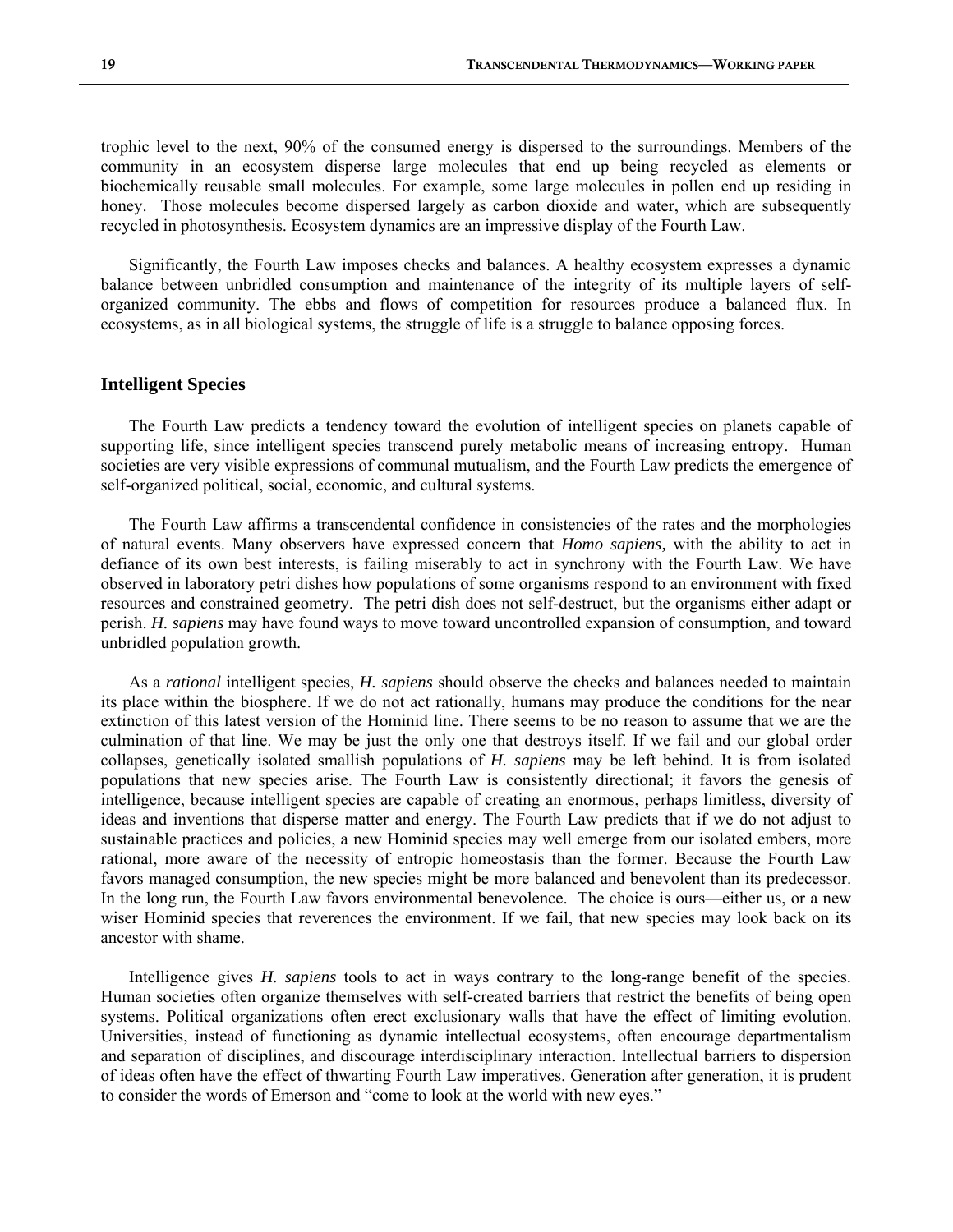The messages of biological history and of the Fourth Law of Thermodynamics both seem clear. Life forms will persist and emerge on our planet, regardless of what *H. sapiens* does. We do not need to act to save the *planet*. We need to act to preserve our species and move into synchrony with a cosmically penetrant force. Neither biological history nor the Fourth Law, however, seem to provide any assurance that *H. sapiens* would be among the remaining or emerging life forms after self-inflicted attempts at its own extermination. Many biologists propose that we are engineering a sixth great extinction. If so, life will re-diversify, as it always has. The question is whether *H. sapiens* will be present in a new world.

*The authors welcome comments on this paper. If you would like to leave a comment for them, please visit http://sophia.smith.edu/blog/kahnpapers/*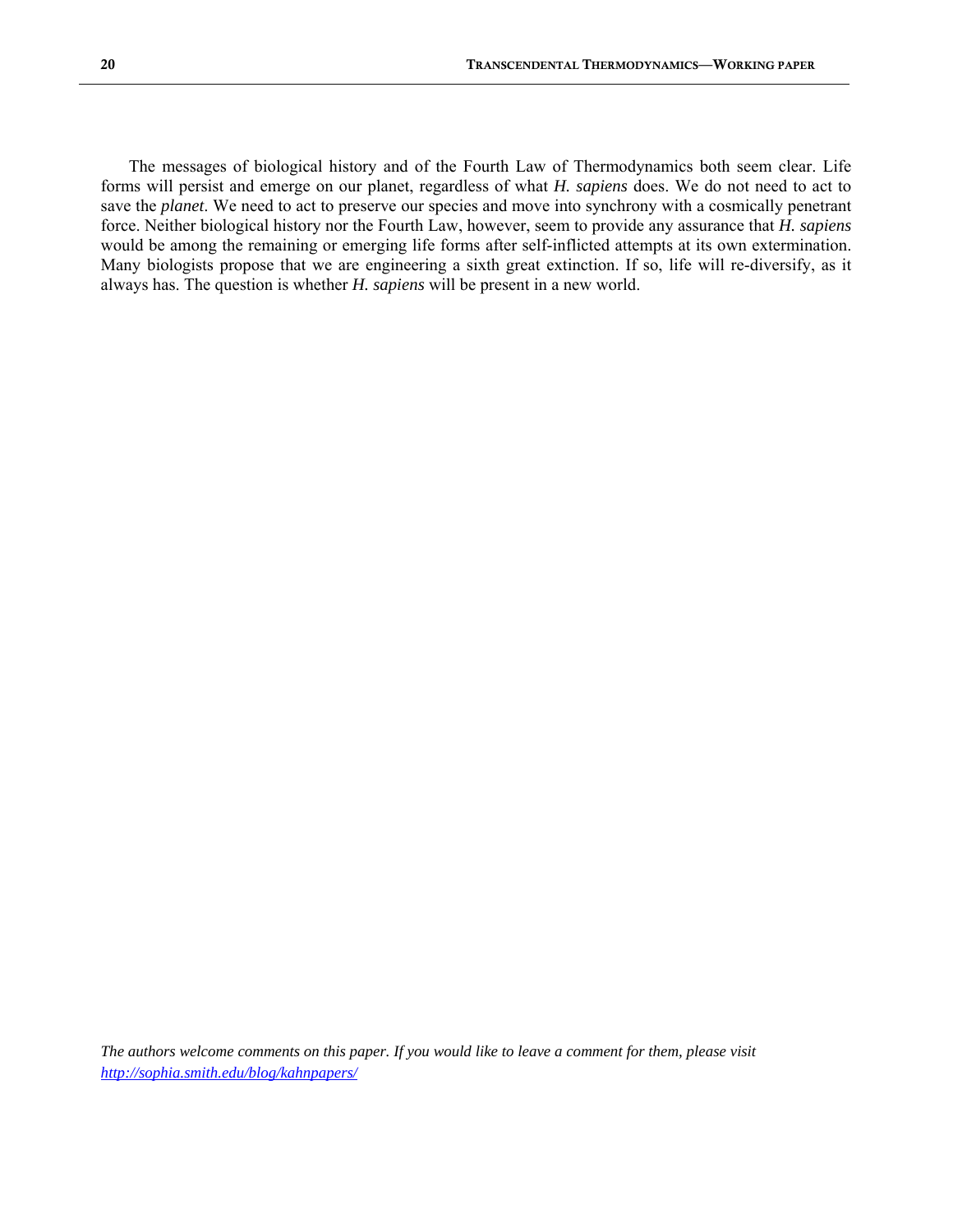#### **References**

- 1. Michael Faraday, *Lectures on the Various Forces of Matter, and The Chemical History of a Candle* (London: Griffin Bohn & Co., 1863).
- 2. R. E. Morel and George Fleck, "A Fourth Law of Thermodynamics," *Khimiya,* vol. 15, no. 4, pp. 305– 308 (2006).
- 3. *Nature* (Boston: James Munroe and Company, 1836; 95 pages). Essay published anonymously by Ralph Waldo Emerson.
- 4. Vincent J. Schaefer, "Observations of an Early Morning Cup of Coffee," *American Scientist,* vol. 59, pp. 534–535 (1971).
- 5. Jearl Walker, "Wonders of Physics that can be found in a Cup of Coffee or Tea," *Scientific American,*  vol. 237, no. 5, pp. 152–160 (November 1977).
- 6. Irving Langmuir, "Surface Motion of Water Induced by Wind," *Science,* vol. 87, no. 2250, pp. 119–123 (February 11, 1938).
- 7. Louis Nico Marie Duysens, *Transfer of Excitation Energy in Photosynthesis* (Doctoral dissertation, Utrecht, 1952).
- 8. Wesley Brittin and George Gamow, "Negative Entropy and Photosynthesis," *Proceedings of the National Academy of Sciences*, vol. 47, pp. 724–727 (1961); Robert G. Mortimer and Robert M. Mazo, "Irreversible Thermodynamics of Systems Containing Radiation. Application to Photochemical Reactions," *Journal of Chemical Physics*, vol. 35, no. 3, pp. 1013–1018 (1961); Wolfgang Yourgrau and Alwyn Van Der Merwe, "Entropy Balance in Photosynthesis," *Proceedings of the National Academy of Sciences*, vol. 59, pp. 734–737 (1968); Robert T. Ross and Melvin Calvin, "Thermodynamics of Light Emission and Free-Energy Storage in Photosynthesis," *Biophysical Journal*, vol. 7, pp. 595–614 (1967).
- 9. L. N. M. Duysens, "The Path of Energy in Photosynthesis," *Brookhaven Symposia in Biology*, vol. 11, pp. 10–25 (1958); Donald A. Bryant, ed., *The Molecular Biology of Cyanobacteria* (Dordrecht: Klumer Academic Publishers, 1994); Mamoru Mimuro, "Photon Capture, Exiton Migration and Trapping and Fluorescence Emission in Cyanobacteria and Red Algae," chap. 7 in George C. Papageorgiou and Govindjee, eds., *Chlorophyll* a *Fluorescence: A Signature of Photosynthesis* (Dordrecht: Springer, 2004).
- 10. Jouko Rikkinen and Viivi Virtanen, "Genetic diversity in cyanobacterial symbionts of thalloid bryophytes" *Journal of Experimental Botany,* vol. 59, no. 5, pp. 1013-1021 (2008).
- 11. R. G. Eagon, "Pseudomonas Natriegens, a Marine Bacterium with a Generation Time of less than 10 minutes," *Journal of Bacteriology,* vol. 83, pp. 736–737 (1962).
- 12. Barbara E. Wright, "Stress-directed adaptive mutations and evolution," *Molecular Microbiology*, vol. 52, no. 3, pp. 643–650 (2004).
- 13. Peter Ward, "Mass Extinctions: The Microbes Strike Back," *New Scientist,* vol. 197, no. 2642, February 9, 2008, pp. 40–43.
- 14. L. H. Chen, G. L. Kenyon, F. Curtin, S. Harayama, M. E. Bembenek, G. Hajipour, and C. P. Whitman, "4-Oxalocrotonate tautomerase, an enzyme composed of 62 amino acid residues per monomer," *Journal of Biological Chemistry,* vol. 267, no. 25, pp. 17716–17721 (1992).
- 15. M. R. Badger and G. D. Price, "The Role of Carbonic Anhydrase in Photosynthesis," *Annual Review of Plant Physiology and Plant Molecular Biology*, vol. 45, pp. 369–392 (June 1994).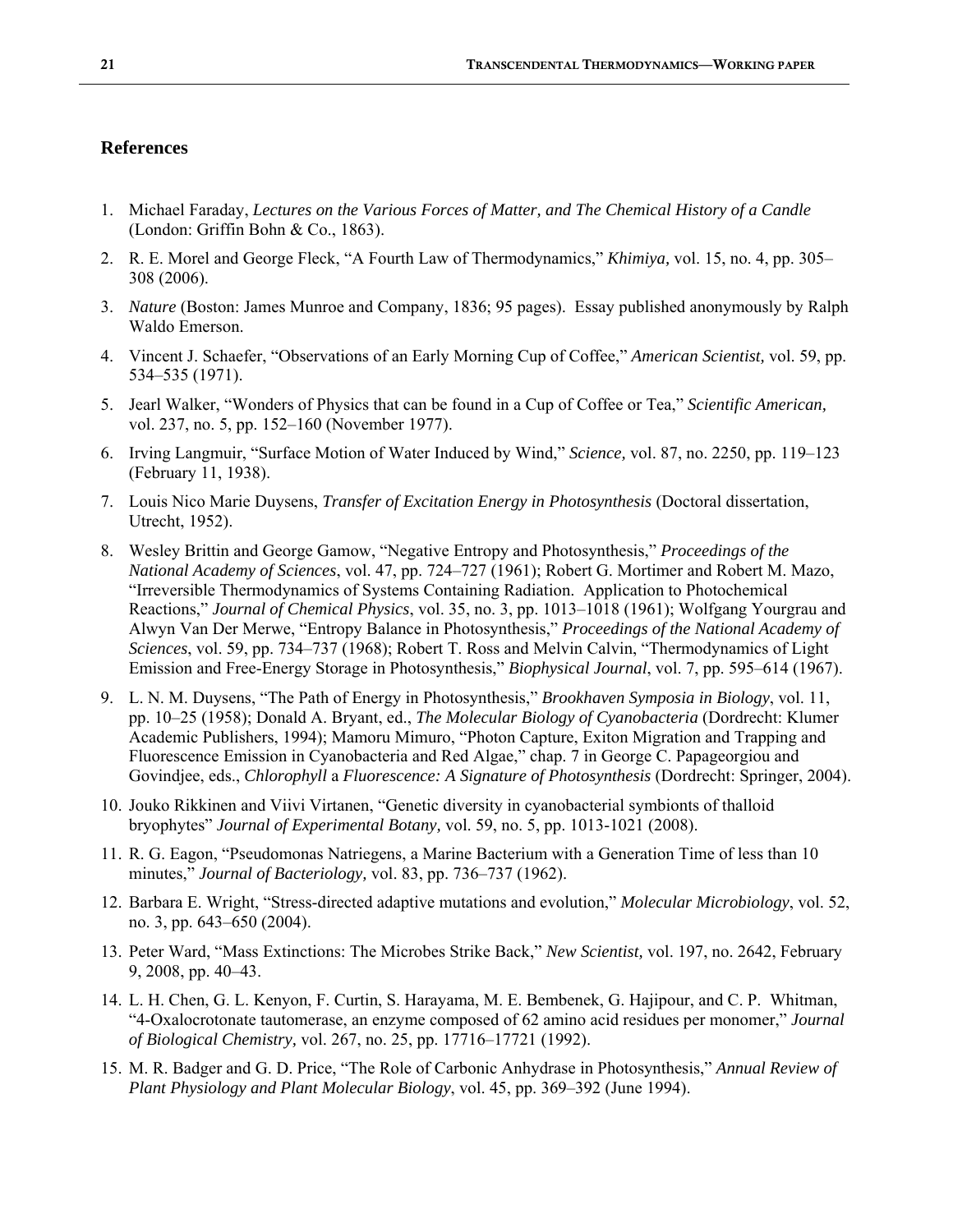- 16. Chetan Lad, Nicholas H. Williams and Richard Wolfenden, "The rate of hydrolysis of phosphomonester dianions and the exceptional catalytic proficiencies of protein and inositol phosphatases," *Proceedings of the National Academy of Sciences,* vol.100, no.10, pp. 5607–5610 (2003).
- 17. Jochen Brocks, *et al.,* "Archean Molecular Fossils and the Early Rise of Eukaryotes," *Science*, vol. 285, August 13, 1999, pp. 1033–1036.
- 18. Andres H. Knoll, E. J. Javaux, D. Hewitt, and P. Cohen, "Eukaryotic organisms in Proterozoic oceans," *Philosophical Transactions of the Royal Society of London*, Part B 361 (1470): pp. 1023–1038 (2006).
- 19. P. E. McGovern, *et al.,* "Fermented beverages of pre- and proto-historic China," *Proceedings of the National Academy of Sciences,* vol. 101, no. 51, pp. 17593–17598 (December 21, 2004).
- 20. Alessandro Martini, "Origin and domestication of the wine yeast *Saccharomyces cerevisiae,*" *Journal of Wine Research*, vol. 4, no. 3, pp. 165–176 (1993).
- 21. Jean-Luc Legras, Didier Merdinoglu, Jean-Marie Cornuet, and Francis Karst, "Bread, Beer and Wine: *Saccharomyces cerevisiae* Diversity Reflects Human History," *Molecular Ecology,* vol. 16, issue 10, pp. 2091–2102 (2007).
- 22. J. Michael Thomson, Eric A. Gaucher, Michelle F. Burgan, Danny W. De Kee, Tang Li, John P. Aris, and Steven A. Benner, "Resurrecting Ancestral Alcohol Dehydrogenases from Yeast," *Nature Genetics,* vol. 37, pp. 630–635 (2005).
- 23. Patrick E. McGovern, Juzhong Zhang, Jigen Tang, Zhiqing Zhang, Gretchen R. Hall, Robert A. Moreau, Alberto Nuñez, Eric D. Butrym, Michael P. Richards, Chen-shan Wang, Guangsheng Cheng, Zhijun Zhao, Changsui Wang, and Ofer Bar-Yosef, "Fermented Beverages of Pre- and Proto-Historic China," *Proceedings of the National Academy of Sciences,* vol. 101, no. 51, pp. 17593–17598 (December 21, 2004).
- 24. S. O. Mast, "Mechanics of Locomotion in Amoeba," *Proceedings of the National Academy of Sciences,*  vol. 9, pp. 258–261 (1923).
- 25. T. Racheli and L. Pariset, "II genere *Battus tassonomia* e storia naturale," *Fragmenta entomologica (Supplemento),* vol. 23, pp.1–163 (1992).
- 26. Karen Sime, "Chemical defence of *Battus philenor* larvae against attack by the parasitoid *Trogus pennator,*" *Ecological Entomology,* vol. 27, issue 3, pp. 337–345 (2002).
- 27. Sota Hiraga, "Interactions of environmental factors influencing pupal coloration in swallowtail butterfly *Papilio xuthus*," *Journal of Insect Physiology,* vol. 52, issue 8, August 2006, pp. 826–838.
- 28. S. R. Sims and A. M. Shapiro, "Seasonal Phenology of *Battus Philenor* (L.) (Papilionidae) in California," *Journal of the Lepidopterists' Society,* vol. 37, issue 4, pp. 281-288 (1983).
- 29. James A. Fordyce, Chris C. Nice, and Arthur M. Shapiro, "A novel trade-off of insect diapause affecting a sequestered chemical defense," *Oecologia,* vol. 149, pp. 101–106 (2006).
- 30. Carolina Biological Supply Company sells a termite study kit in which *Trichonympha* and *Pyrsonympha,* as well as other protozoa that live as symbionts in the termite's gut, are shipped inside live termites.
- 31. J. B. S. Haldane, *Possible Worlds and Other Essays,* (London: Chatto & Windus, 1927).
- 32. Charles Darwin, *The Formation of Vegetable Mould, through the Action of Worms, with Observations on their Habits* (London: John Murray, 1881), p. 313.